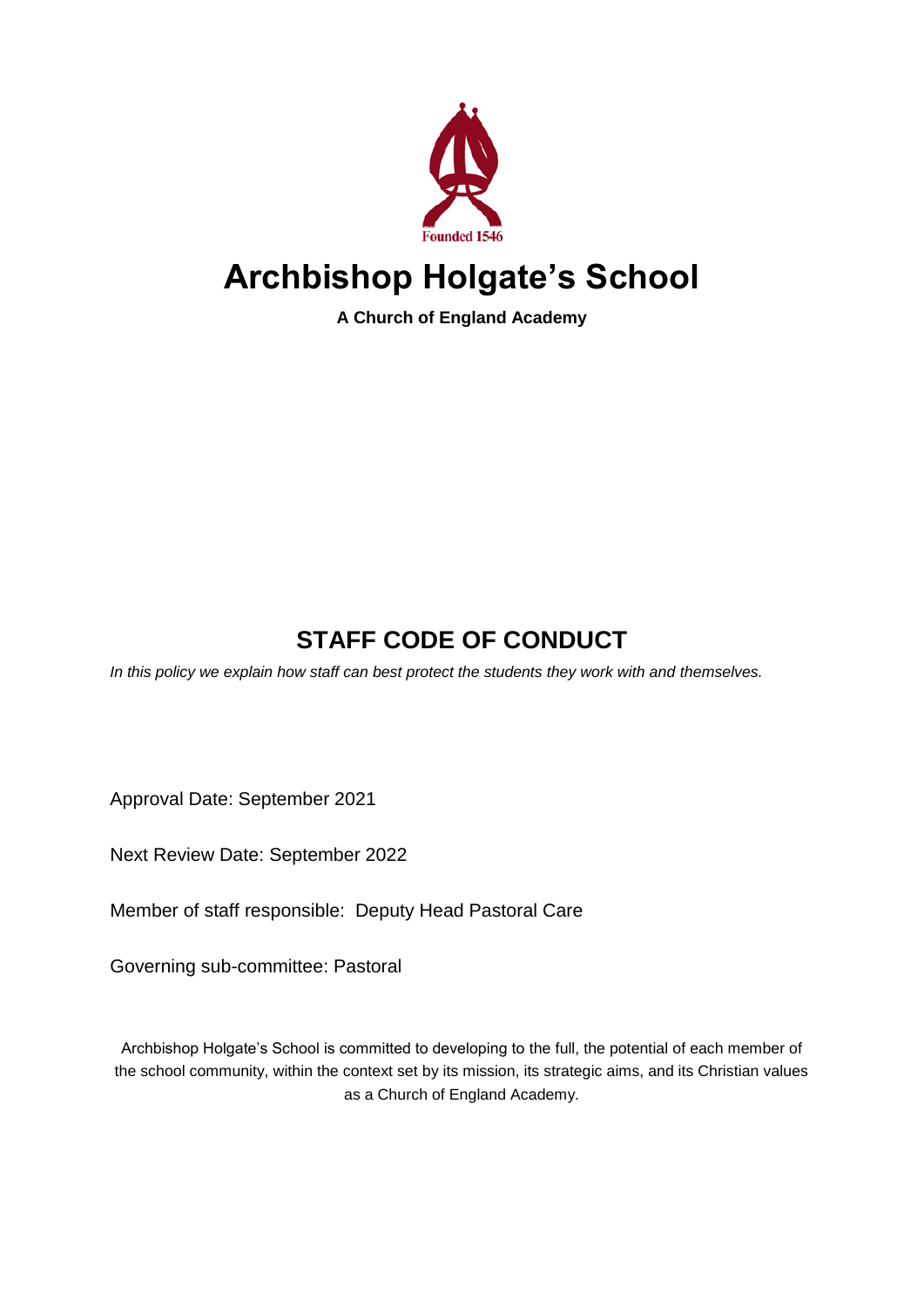### Table of Contents

| Vision and Values of Archbishop Holgate's School              | 4                       |
|---------------------------------------------------------------|-------------------------|
| Introduction                                                  | 5                       |
| <b>Safeguarding pupils</b>                                    | 6                       |
| Who to report Safeguarding concerns to?                       | 6                       |
| <b>Whistle Blowing</b>                                        | $\overline{\mathbf{z}}$ |
| <b>Child Protection Form</b>                                  | 8                       |
| Flowchart for receiving a child protection concern            | 9                       |
| <b>Referrals to LADO (Local Authority Designated Officer)</b> | 10                      |
| <b>LADO Contact Details</b>                                   | 10                      |
| <b>Underpinning principles</b>                                | 11                      |
| <b>Responsibilities</b>                                       | 11                      |
| <b>Making professional judgements</b>                         | 12                      |
| Power and positions of trust and authority                    | 12                      |
| <b>Confidentiality</b>                                        | 12                      |
| <b>Standards of behaviour</b>                                 | 13                      |
| <b>Dress and appearance</b>                                   | 14                      |
| Gifts, rewards, favouritism and exclusion                     | 14                      |
| Infatuations and 'crushes'                                    | 14                      |
| Social contact outside of the workplace                       | 15                      |
| Communication with children (including the use of technology) | 15                      |
| <b>Physical contact</b>                                       | 16                      |
| Other activities that require physical contact                | 16                      |
| Intimate / personal care                                      | 17                      |
| <b>Behaviour management</b>                                   | 17                      |
| The use of control and physical intervention                  | 18                      |
| <b>Sexual conduct</b>                                         | 18                      |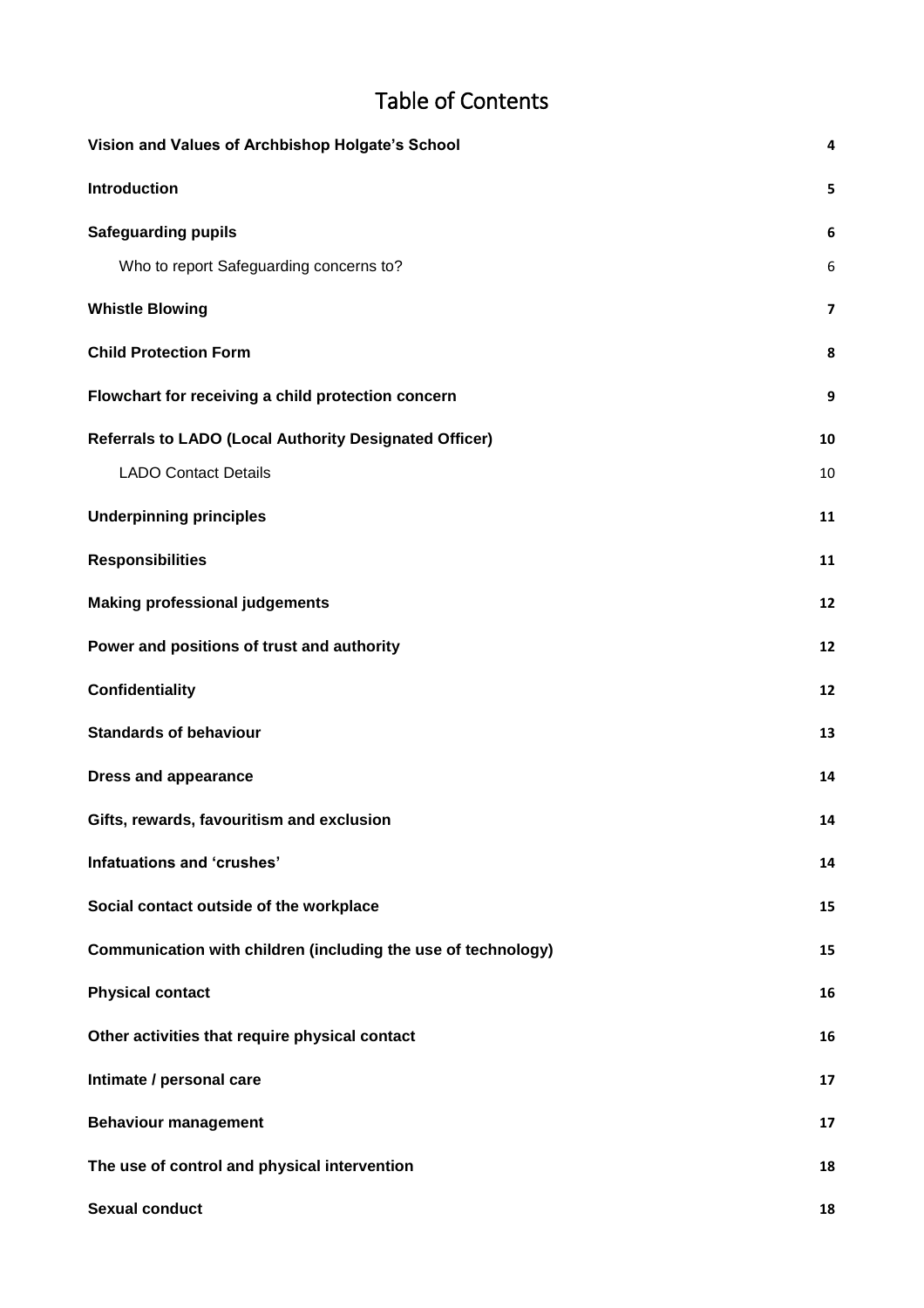| One to one situations                                     | 19 |
|-----------------------------------------------------------|----|
| <b>Home visits</b>                                        | 19 |
| <b>Transporting pupils</b>                                | 19 |
| <b>Educational visits</b>                                 | 20 |
| <b>First Aid and medication</b>                           | 21 |
| Photography, videos and other images / media              | 21 |
| <b>Exposure to inappropriate images</b>                   | 22 |
| Personal living accommodation including on-site provision | 23 |
| Overnight supervision and examinations                    | 23 |
| <b>Curriculum</b>                                         | 23 |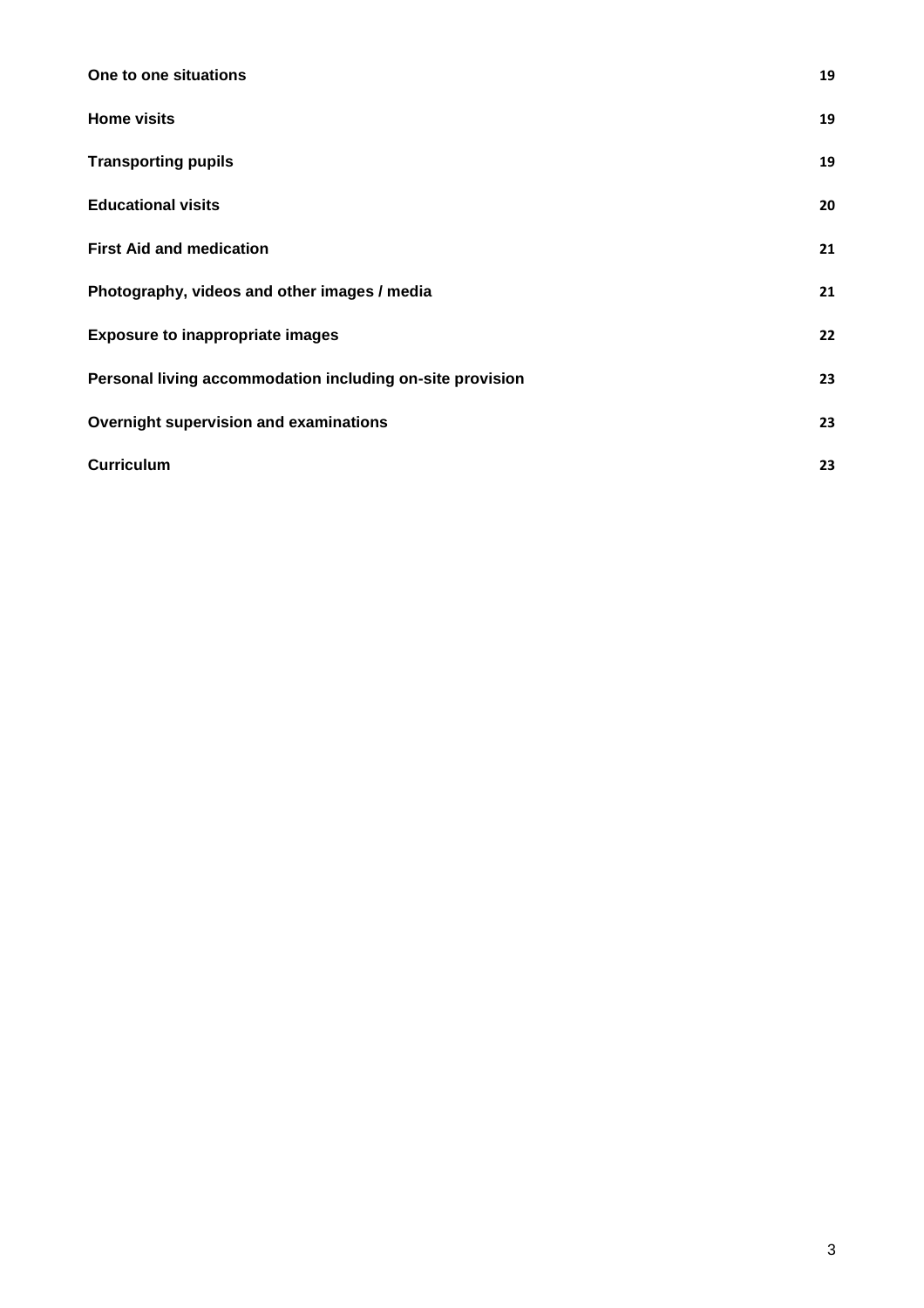### **Vision and Values of Archbishop Holgate's School**

<span id="page-3-0"></span>As a Church of England school we strive to ensure that all of our young people are cared for, given every opportunity to develop through academic study, to grow personally and spiritually and to live into being those Values we hold dear in our community and in wider society. Our role as a Church school is to help nurture both academic excellence and to help shape young people who can make a significant contribution to the community they serve. Key to this is a clear recognition that all students have individual gifts and talents and with support every young person can flourish.

Archbishop Holgate's School is distinctive and effective as a Church of England school because our Christian vision and values are very explicit and drive all areas of school life. Our Vision is one which combines Values, Care and Achievement.

#### **"A threefold cord is not easily broken." Ecclesiastes 4:12**

Through this vision we seek to be a Church of England School which is deeply Christian. As such, the three themes of our vision, Values, Care and Achievement are deliberately expressed in that order, our distinct Christian Values help ensure that every child is cared for as an individual and this in turn will help them to succeed academically.

Our school values of *Justice*, *Compassion*, *Forgiveness* and *Trust* have been embedded across our school community and permeate all areas of school life.



This policy is to complement our vision and values and to enable the school to allow all members of Archbishop Holgate's community to live them into being every day.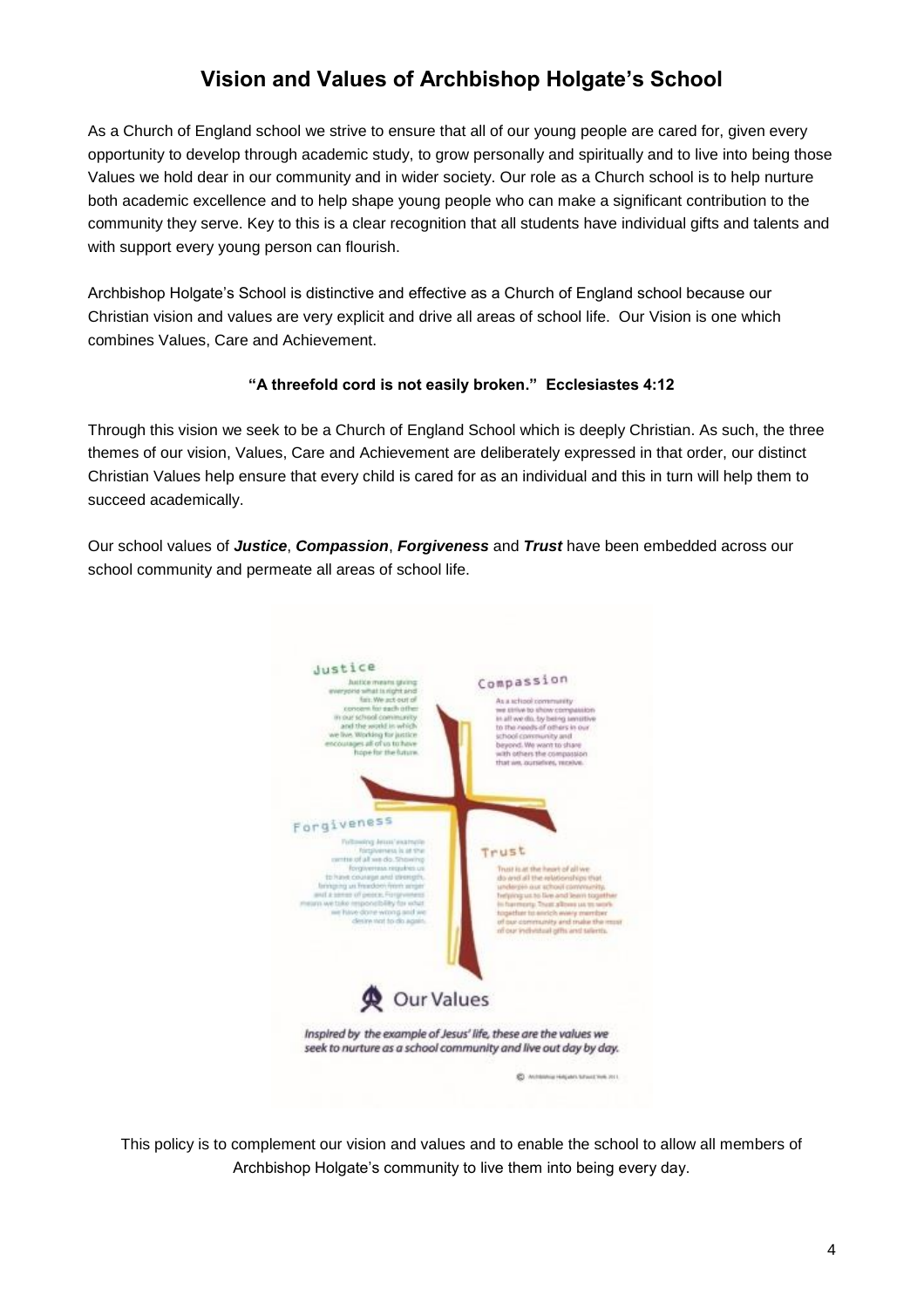#### **Introduction**

<span id="page-4-0"></span>Archbishop Holgate's School expects all pupils to receive high-quality teaching and learning in a positive and respectful environment, living out the school's values into being.

We promote a climate where students and adults will feel confident about sharing any concerns which they may have about their own safety or the well-being of others. We follow the guidance from:

- Keeping Children Safe in Education
- Working Together to Safeguard Children

*'Safeguarding and promoting the welfare of children is everyone's responsibility. Everyone who comes into contact with children and their families has a role to play in safeguarding children.'* 

Keeping Children Safe in Education – September 2021

Employees at the school should understand that their own behaviour, and the manner in which they conduct themselves with their colleagues, pupils, parents and other stakeholders, sets an example.

We recognise that the majority of staff members act appropriately and treat each other with dignity and respect; however, we consider it important to clarify the expected standards.

It is tempting to believe that if we have child protection procedures, undertake Criminal Record Bureau checks and make our recruitment processes more robust, that children will be safeguarded. Whilst these measures are important, it is the adults surrounding the child that afford the best protection - adults who are professional, display humanity and have a sense of clear boundaries.

It is in no one's interest to engage in defensive practice or to restrict children's experiences in order to avoid an allegation. However, it is in everyone's interest, children, and adults, to ensure that children are safeguarded and, importantly, feel safe. It is also in everyone's interest that adults who work with children also feel safe, without the fear of being the subject of an allegation.

Working with children presents many challenges and can, on occasions, push tolerance to its limits. As human beings, we can feel frustration and anger, especially on those occasions when our own defences are low. However, as professionals, we have a responsibility to develop strategies to respond effectively to these challenges, and mechanisms that allow us to seek help and advice (no matter how experienced we are).

The following guidance is designed to assist. It should not be read as rules, rather as a common-sense guide to working with children.

Full details of Safeguarding at Archbishop Holgate's School can be found on our school website at: <https://archbishopholgates.academy/safeguarding/key-contacts-and-information/>

This policy forms part of a staff member's contract of employment and failure to comply with it, and with the associated school policies, may result in disciplinary action being taken, including legal action where this is warranted.

This document applies to all staff members who are:

- Employed by the school, including the headteacher and volunteers.
- Employed in units or bases that are attached to the school.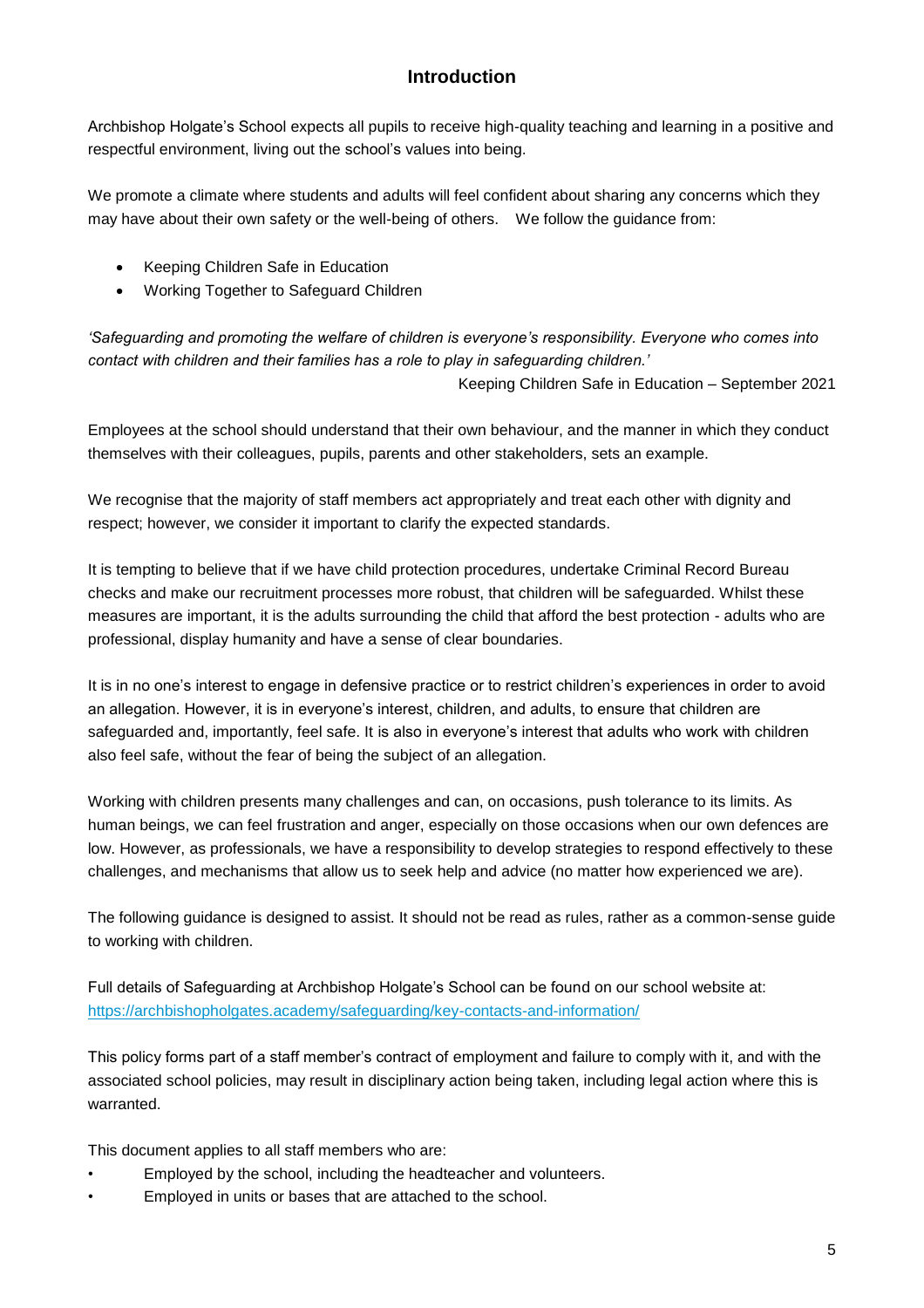# **SECTION A: What to do if you have a safeguarding concern**

#### **Safeguarding pupils**

<span id="page-5-0"></span>In accordance with 'Keeping children safe in education' 2018, all staff members have a responsibility to safeguard pupils and protect their welfare.

All staff members have a responsibility to ensure that they provide a learning environment in which pupils feel safe, secure and respected.

To effectively safeguard pupils, staff members are required to follow the procedures outlined in this Staff Code of Conduct and the Child Protection and Safeguarding Policy, ensuring that they do not act in a way that may put pupils at risk of harm, or lead others to question their actions.

In accordance with the school's Child Protection and Safeguarding Policy, staff members will be prepared to identify pupils who may be subject to, or at risk of, abuse and neglect, and will follow the necessary reporting and referral procedures.

Any staff member that has concerns about a staff member's actions or intent that may lead to a pupil being put at risk of harm will report this in line with the Whistleblowing Policy to the headteacher immediately so appropriate action can be taken.

If the concern is regarding the headteacher, staff will report this to the chair of the governing board.

All staff will partake in the appropriate safeguarding and child protection training; additionally, all staff will receive regular safeguarding and child protection updates but at least annually.

Staff will be aware that confidentiality will never be promised to a pupil – staff will understand the procedure for if a pupil discloses a potential safeguarding issue, in accordance with the school's Child Protection and Safeguarding Policy.

#### <span id="page-5-1"></span>**Who to report Safeguarding concerns to?**

Anyone with any concerns about the welfare of a student MUST report it to our Designated Safeguarding Lead as soon as possible. Please note the following working patterns.

The Designated Safeguarding Lead on each day is:

- Monday Gaynor Stainsby
- Tuesday Gaynor Stainsby
- Wednesday Sam Stead
- Thursday Sam Stead
- Friday Sam Stead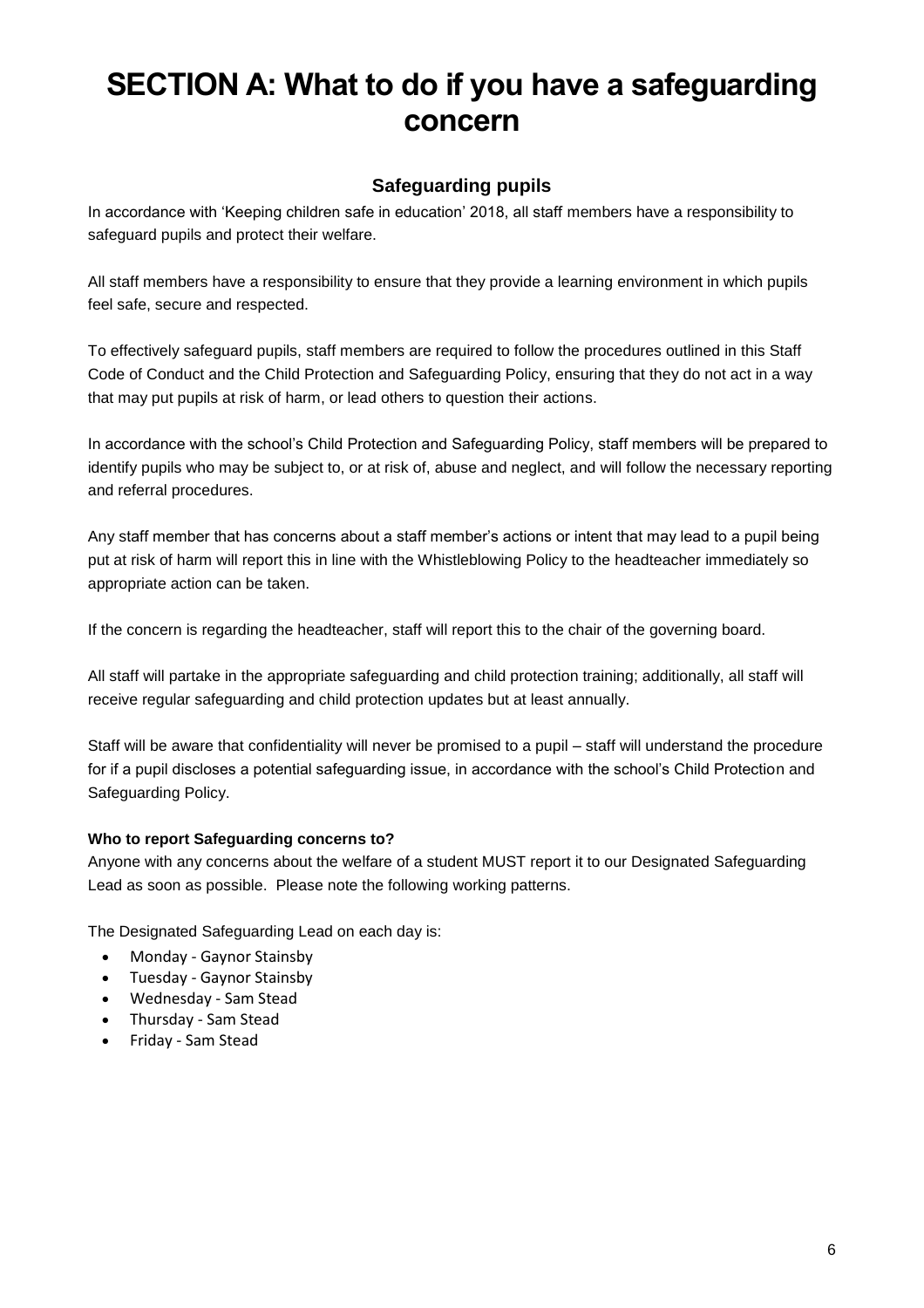

DSL - Designated Safeguarding Lead on a Tuesday and Thursday reception@archbishopholgates.org 01904 411341



Sam Stead – Deputy Designated Safeguarding Lead on a Monday and Wednesday reception@archbishopholgates.org 01904 411341



Daniel Furniss - Deputy Designated Safeguarding Lead on a Friday reception@archbishopholgates.org 01904 411341



Samanthan Pugh - Safeguarding Governor reception@archbishopholgates.org 01904 411341

Specific support can also be provided in school by:

- Lucy Ashcroft Attendance Officer
- Head of Year 7 Miss Kincell, Assistant Head of Year, Miss Cooper and PSW Miss Newton
- Head of Year 8 Mrs Avery, Assistant Head of Year Mr Handley and PSW Mrs Mennell
- Head of Year 9 Mr Arthur, Assistant Head of Year Miss Deacon and PSW Mr Deamer
- Head of Year 10 Mr Avery, Assistant Head of Year Miss Montagu and PSW Miss Johnson
- Head of Year 11 Miss Turvey, Assistant Head of Year Miss Chambers and PSW Mrs Reeder
- Head of Year 12 Miss Balmer
- Head of Year 13 Miss Cox
- $\bullet$ 6<sup>th</sup> form support Mrs Walton

#### **Whistle Blowing**

<span id="page-6-0"></span>If however, you are not happy with the actions of those in school responsible for Safeguarding or you cannot contact anyone please contact MASH (Multi Agency Safeguarding Hub) directly yourself for guidance on 01904 551900:

- if you know of a child who may become vulnerable without additional help and support
- if you are worried a child or young person is at risk of, or is being, hurt or abused
- if you want to know about services available to support children and families

For more information on Children's Front Door visit [http://www.yor](http://www.yor-ok.org.uk/workforce2014/Concerned%20about%20a%20child/childrens-front-door.htm)[ok.org.uk/workforce2014/Concerned%20about%20a%20child/childrens-front-door.htm](http://www.yor-ok.org.uk/workforce2014/Concerned%20about%20a%20child/childrens-front-door.htm)

You can see our Whistle Blowing Policy on our school website at: [https://archbishopholgates.academy/our](https://archbishopholgates.academy/our-school/policies/)[school/policies/](https://archbishopholgates.academy/our-school/policies/)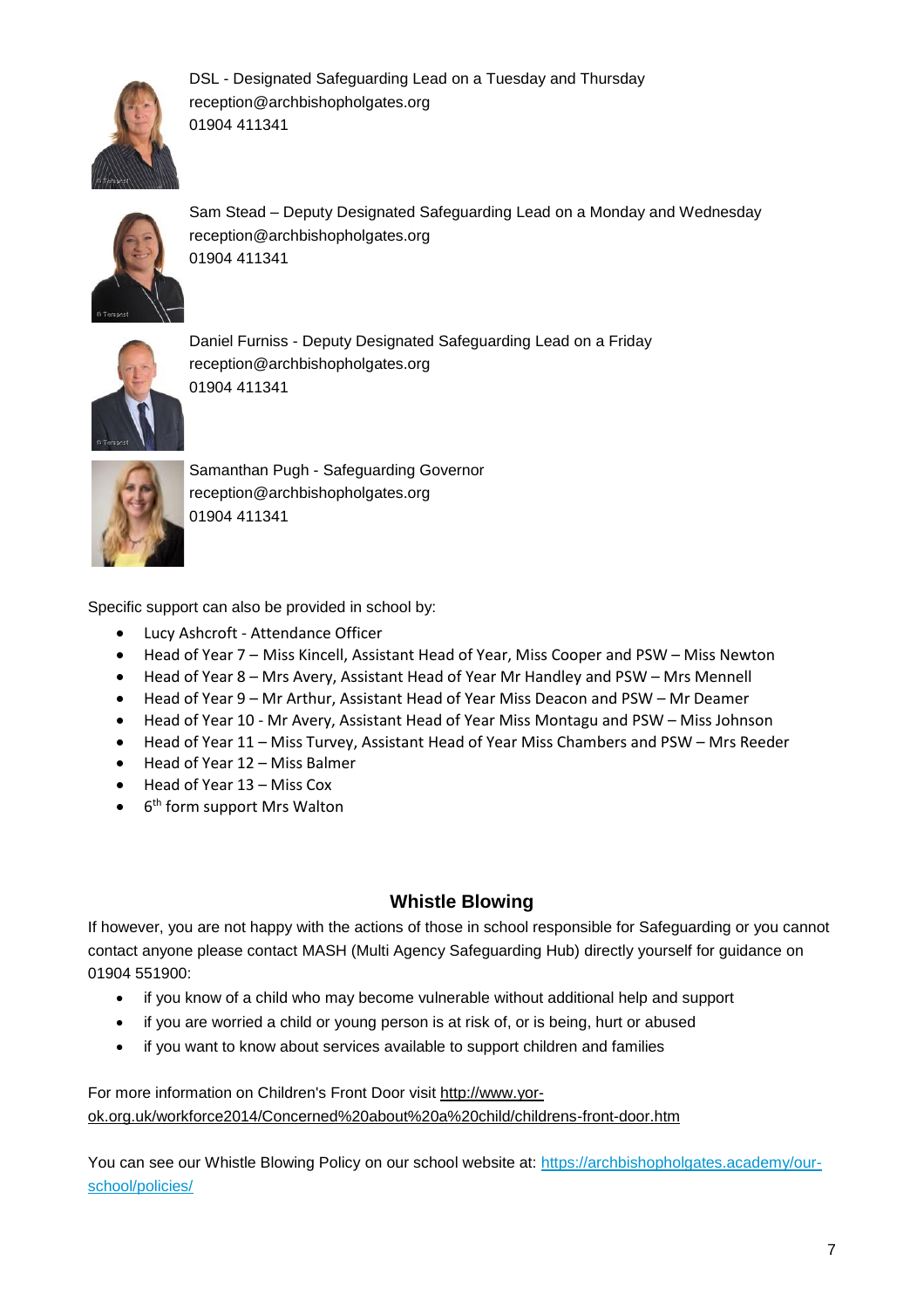The School is committed to the highest possible standards of openness, probity and accountability. In line with that commitment it encourages employees and others with serious concerns about any aspect of the School's work to come forward and voice those concerns. It recognises that certain cases will have to proceed on a confidential basis. The Whistle Blowing Policy makes it clear that staff can do so without fear of reprisals and is intended to encourage and enable staff to raise serious concerns within the School; rather than overlooking a problem or publicly disclosing the matter.

#### **Child Protection Form**

<span id="page-7-0"></span>Please record all concerns on a "Child Protection Concern Form". These are available in the staff room or on the shared area M:\03-Staff Only\01-Pastoral\4 – [Documentation\Child Protection Referral Forms.doc](file://///PMAT-DATA01/Admin_Users/Central%20Services/jdeamer/Documents/03-Staff%20Only/01-Pastoral/4%20-%20Documentation/Child%20Protection%20Referral%20Forms/Child%20Protection%20Referral%20Form.docx)

| <b>Students Name:</b>                                               | the control of the control of the control of the control of          |
|---------------------------------------------------------------------|----------------------------------------------------------------------|
| Date of referral:                                                   | Time of referral: Time of referral                                   |
| <b>Referred to:</b><br>the control of the control of the control of | Method of referral: email                                            |
| Member of Staff making referral:                                    |                                                                      |
| Detailed account of concern and any conversation(s) held:           |                                                                      |
| Date (information given):                                           | Time (information given):<br><u> 1980 - Johann Barbara, martin d</u> |
|                                                                     |                                                                      |
|                                                                     |                                                                      |
|                                                                     |                                                                      |
|                                                                     |                                                                      |
|                                                                     |                                                                      |
|                                                                     |                                                                      |
|                                                                     |                                                                      |
|                                                                     |                                                                      |
|                                                                     |                                                                      |
|                                                                     |                                                                      |
|                                                                     |                                                                      |
|                                                                     |                                                                      |
|                                                                     | Please continue on back and separate piece of paper as required      |
| <b>Action Taken:</b>                                                |                                                                      |
|                                                                     |                                                                      |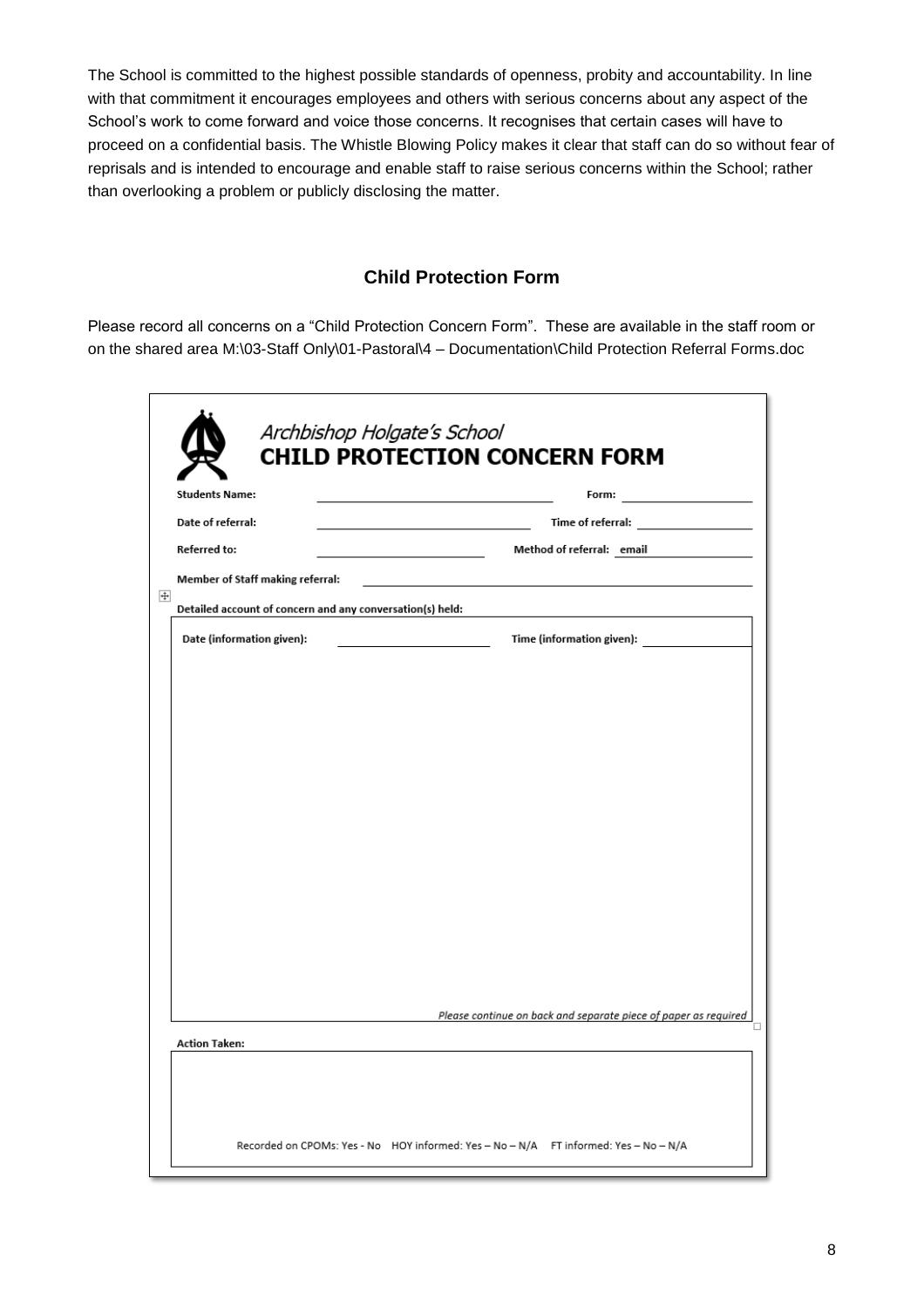#### **Flowchart for receiving a child protection concern**

<span id="page-8-0"></span>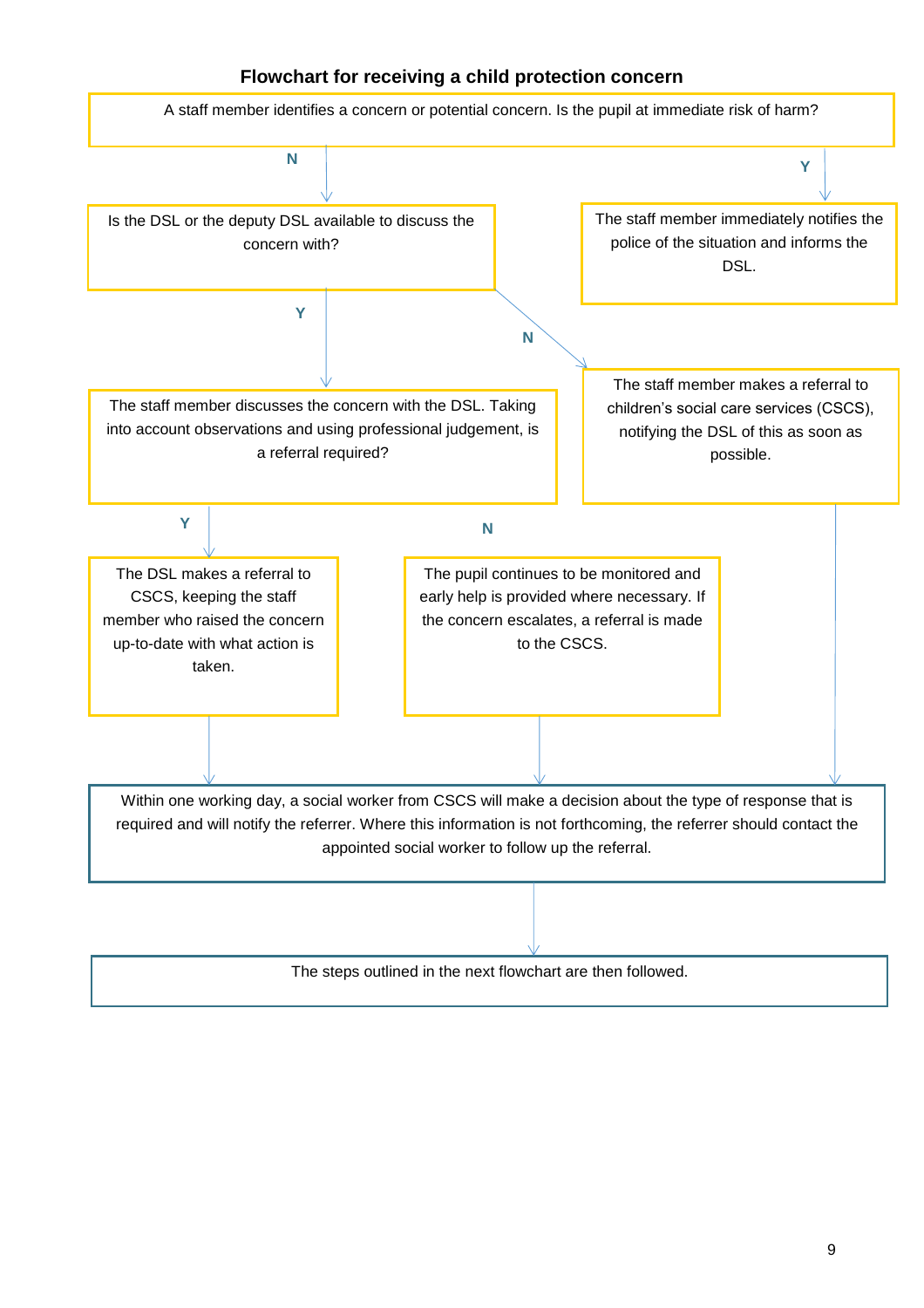### **Referrals to LADO (Local Authority Designated Officer)**

<span id="page-9-0"></span>The new contact details and referral pathway are detailed on the CYSCB website and are referred to here for your reference: [www.saferchildrenyork.org.uk/index.](http://www.saferchildrenyork.org.uk/index)

CYC Safeguarding advisor Caroline Wood 01904 555695 [Caroline.Wood@york.gov.uk](mailto:Caroline.Wood@york.gov.uk)

#### <span id="page-9-1"></span>**LADO Contact Details**

Local Authority Designated Officer

The Local Authority has designated officers (LADOs) to:

- Be involved in the management and oversight of individual cases
- Provide advice and guidance to employers and voluntary organisations
- Liaise with the police and other agencies
- Monitor the progress of cases to ensure that they are dealt with as quickly as
- possible consistent with a thorough and fair process.

#### *Contact*

01904 551783

Where appropriate, a referral should be sent to the LADO using the [LADO Referral Form](http://www.saferchildrenyork.org.uk/Downloads/LADORefForm.docx) (available on the website) giving as much detail as possible. Completed forms should be emailed using secure mail [lado@york.gcsx.gov.uk](mailto:lado@york.gcsx.gov.uk)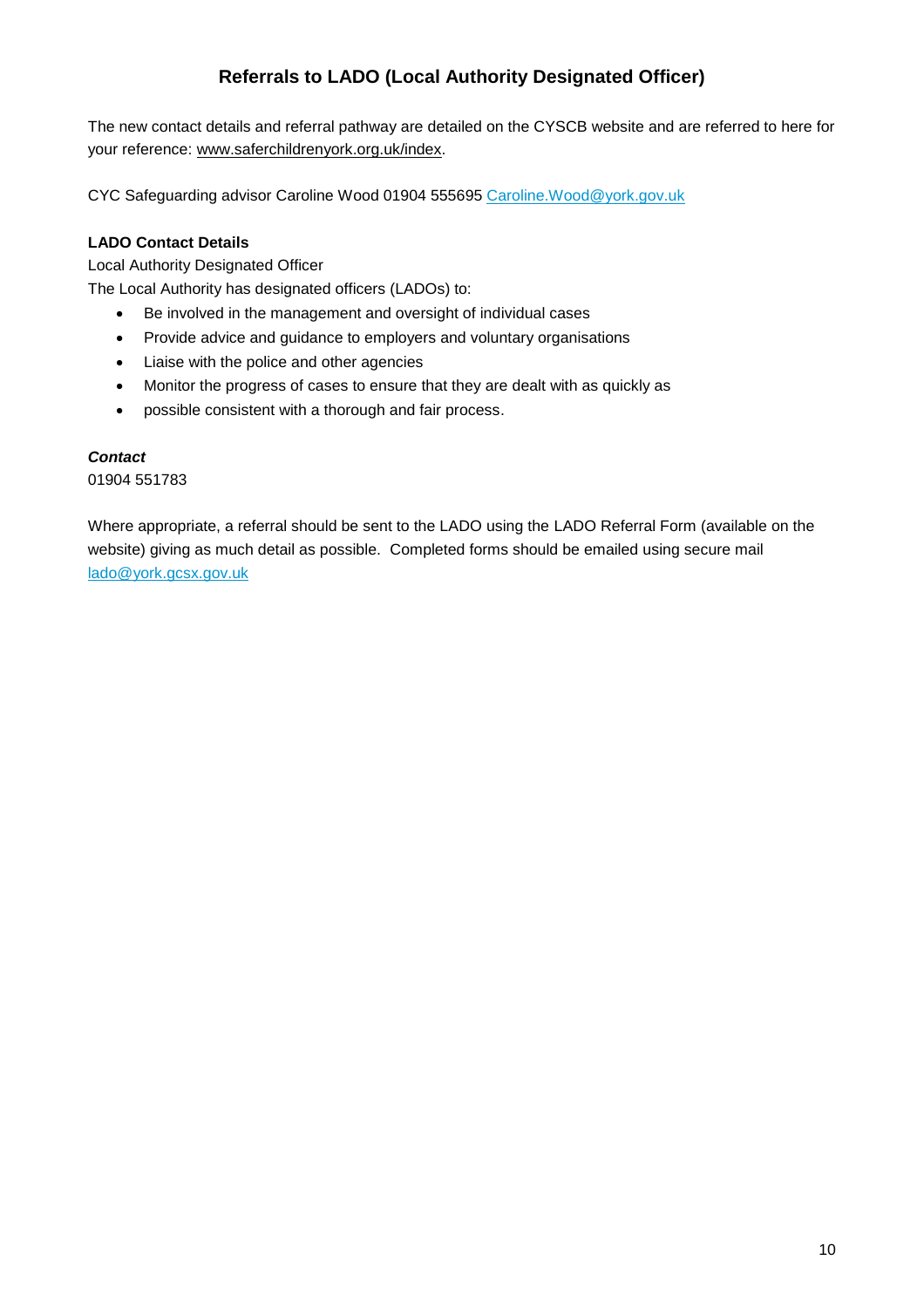# <span id="page-10-0"></span>**SECTION B: Guidance for safer working practice**

#### **Underpinning principles**

- The welfare of the child is paramount
- Staff should understand their responsibilities to safeguard and promote the welfare of pupils
- Staff are responsible for their own actions and behaviour and should avoid any conduct which would lead any reasonable person to question their motivation and intentions
- © Safer Recruitment Consortium 2019 4
- Staff should work, and be seen to work, in an open and transparent way
- Staff should acknowledge that deliberately invented/malicious allegations are extremely rare and that all concerns should be reported and recorded
- Staff should discuss and/or take advice promptly from their line manager if they have acted in a way which may give rise to concern
- Staff should apply the same professional standards regardless of culture, disability, gender, language, racial origin, religious belief and sexual orientation
- Staff should not consume or be under the influence of alcohol or any substance, including prescribed medication, which may affect their ability to care for children
- Staff should be aware that breaches of the law and other professional guidelines could result in disciplinary action being taken against them, criminal action and/or other proceedings including barring by the Disclosure & Barring Service (DBS) from working in regulated activity, or for acts of serious misconduct prohibition from teaching by the Teaching Regulation Agency (TRA)
- Staff and managers should continually monitor and review practice to ensure this guidance is followed
- Staff should be aware of and understand their establishment's child protection policy, arrangements for managing allegations against staff, staff behaviour policy, whistle blowing procedure and the procedures of the relevant Multi-agency Partnership (MAP).

#### **Responsibilities**

<span id="page-10-1"></span>Staff are accountable for the way in which they: exercise authority; manage risk; use resources; and safeguard children.

All staff have a responsibility to keep pupils safe and to protect them from abuse (sexual, physical and emotional), neglect and contextual safeguarding concerns. Pupils have a right to be safe and to be treated with respect and dignity. It follows that trusted adults are expected to take reasonable steps to ensure their safety and well-being. Failure to do so may be regarded as professional misconduct.

The safeguarding culture of a school is, in part, exercised through the development of respectful, caring and professional relationships between adults and pupils and behaviour by the adult that demonstrates integrity, maturity and good judgement.

The public, local authorities, employers and parents/carers will have expectations about the nature of professional involvement in the lives of children. When individuals accept a role working in an education setting they should understand and acknowledge the responsibilities and trust involved in that role.

Employers have duties towards their employees and others under Health and Safety legislation which requires them to take steps to provide a safe working environment for staff.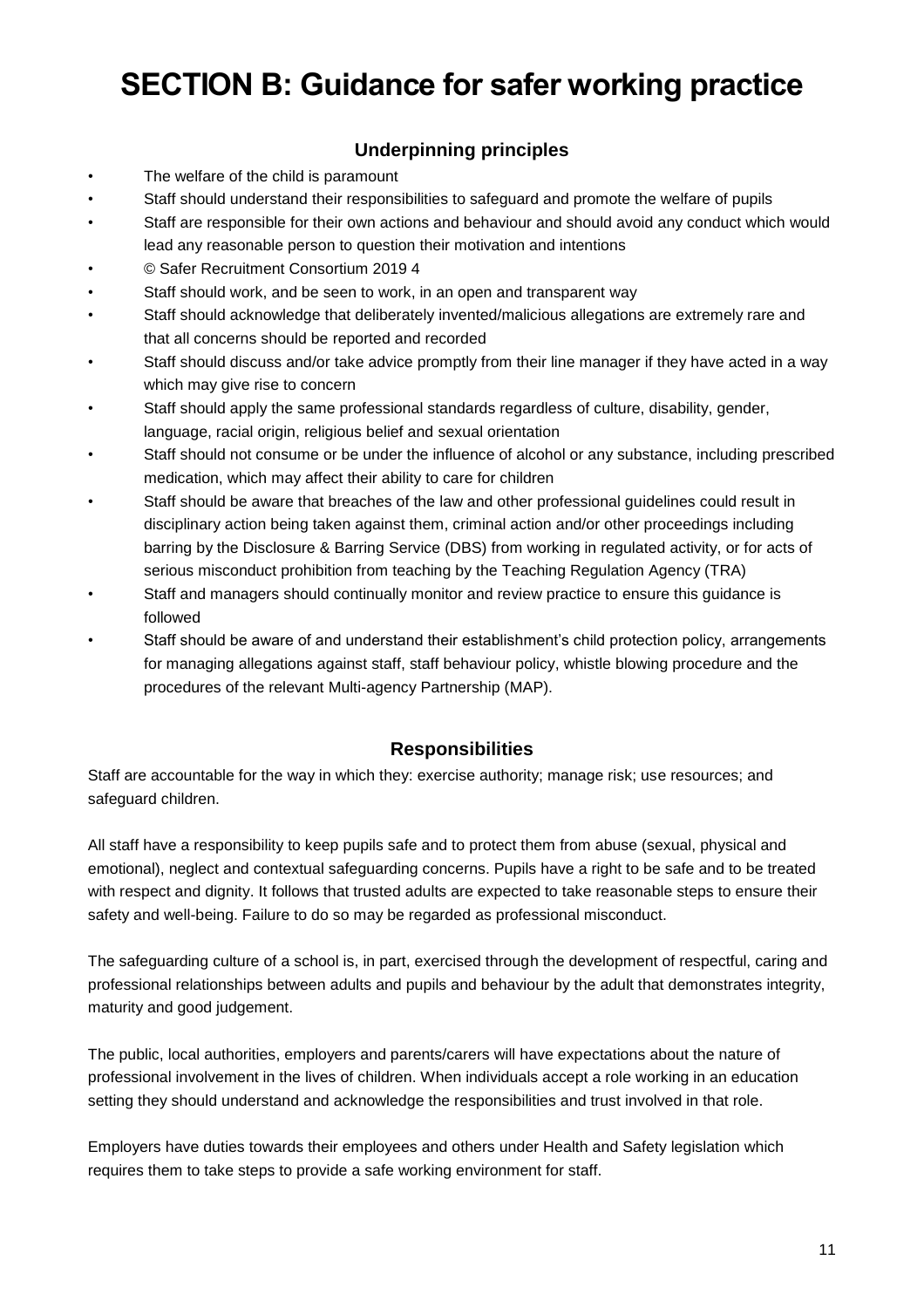Legislation also imposes a duty on employees to take care of themselves and anyone else who may be affected by their actions or failings. An employer's Health and Safety duties and the adults' responsibilities towards children should not conflict. Safe practice can be demonstrated through the use and implementation of these guidelines.

#### **Making professional judgements**

<span id="page-11-0"></span>This guidance cannot provide a complete checklist of what is, or is not, appropriate behaviour for staff. It does highlight however, behaviour which is illegal, inappropriate or inadvisable. There will be rare occasions and circumstances in which staff have to make decisions or take actions in the best interest of a pupil which could contravene this guidance or where no guidance exists. Individuals are expected to make judgements about their behaviour in order to secure the best interests and welfare of the pupils in their charge and, in so doing, will be seen to be acting reasonably. These judgements should always be recorded and shared with a manager.

<span id="page-11-1"></span>Adults should always consider whether their actions are warranted, proportionate, safe and applied equitably.

#### **Power and positions of trust and authority**

As a result of their knowledge, position and/or the authority invested in their role, all those working with children in a school or education setting are in a position of trust in relation to all pupils on the roll.

The relationship between a person working with a child/ren is one in which the adult has a position of power or influence. It is vital for adults to understand this power; that the relationship cannot be one between equals and the responsibility they must exercise as a consequence.

The potential for exploitation and harm of vulnerable pupils means that adults have a responsibility to ensure that an unequal balance of power is not used for personal advantage or gratification. Staff should always maintain appropriate professional boundaries, avoid behaviour which could be misinterpreted by others and report and record any such incident.

<span id="page-11-2"></span>Where a person aged 18 or over is in a position of trust with a child under 18, it is an offence for that person to engage in sexual activity with or in the presence of that child, or to cause or incite

#### **Confidentiality**

The storing and processing of personal information is governed by the General Data Protection Regulations 2017 (GDPR) and Data Protection Act 2018. Employers should provide clear advice to staff about their responsibilities under this legislation so that, when considering sharing confidential information, those principles should apply.

Staff may have access to special category personal data about pupils and their families which must be kept confidential at all times and only shared when legally permissible to do so and in the interest of the child. Records should only be shared with those who have a legitimate professional need to see them.

Staff should never use confidential or personal information about a pupil or her/his family for their own, or others advantage (including that of partners, friends, relatives or other organisations). Information must never be used to intimidate, humiliate, or embarrass the child. Confidential information should never be used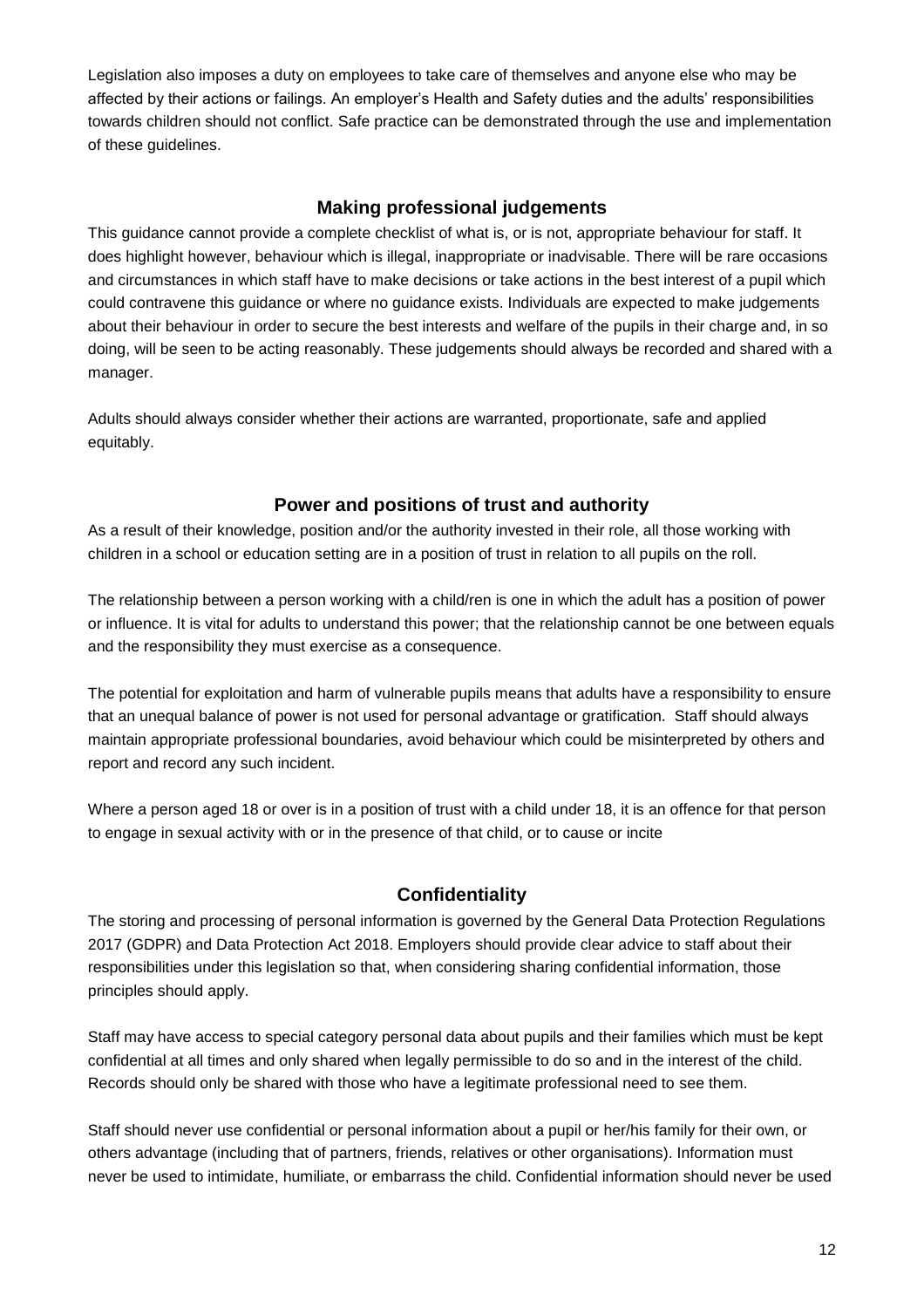casually in conversation or shared with any person other than on a need-to-know basis. In circumstances where the pupil's identity does not need to be disclosed the information should be used anonymously.

There are some circumstances in which a member of staff may be expected to share information about a pupil, for example when abuse is alleged or suspected. In such cases, individuals have a responsibility to pass information on without delay, but only to those with designated safeguarding responsibilities or to statutory services.

If a child – or their parent / carer – makes a disclosure regarding abuse or neglect, the member of staff should follow the setting's procedures. The adult should not promise confidentiality to a child or parent, but should give reassurance that the information will be treated sensitively.

If a member of staff is in any doubt about whether to share information or keep it confidential, he or she should seek guidance from the Designated Safeguarding Lead. Any media or legal enquiries should be passed to senior management.

#### **Standards of behaviour**

<span id="page-12-0"></span>All staff have a responsibility to maintain public confidence in their ability to safeguard the welfare and best interests of children. They should adopt high standards of personal conduct in order to maintain confidence and respect of the general public and those with whom they work.

There may be times where an individual's actions in their personal life come under scrutiny from the community, the media or public authorities, including with regard to their own children, or children or adults in the community. Staff should be aware that their behaviour, either in or out of the workplace, could compromise their position within the work setting in relation to the protection of children, loss of trust and confidence, or bringing the employer into disrepute. Such behaviour may also result in prohibition from teaching by the Teaching Regulation Agency (TRA) a bar from engaging in regulated activity, or action by another relevant regulatory body.

The Childcare (Disqualification) Regulations 2018 set out grounds for disqualification under the Childcare Act 2006 where the person meets certain criteria set out in the Regulations. For example, an individual will be disqualified where they have committed a relevant offence against a child; been subject to a specified order relating to the care of a child; committed certain serious sexual or physical offences against an adult; been included on the DBS children's barred list; been made subject to a disqualification order by the court; previously been refused registration as a childcare provider or provider or manager of a children's home or had such registration cancelled. A disqualified person is prohibited from providing relevant early or later years childcare as defined in the Childcare Act 2006 or being directly concerned in the management of such childcare. Schools and private childcare settings are also prohibited from employing a disqualified person in respect of relevant early or later years childcare.

The Disqualification under the Childcare Act 2006 (Regulations 2018) state that schools should make clear their expectation that staff should disclose any relationship or association (in the real world or online) that may impact on the school's ability to safeguard pupils. This applies to all staff in all schools, not just those in early or later years childcare.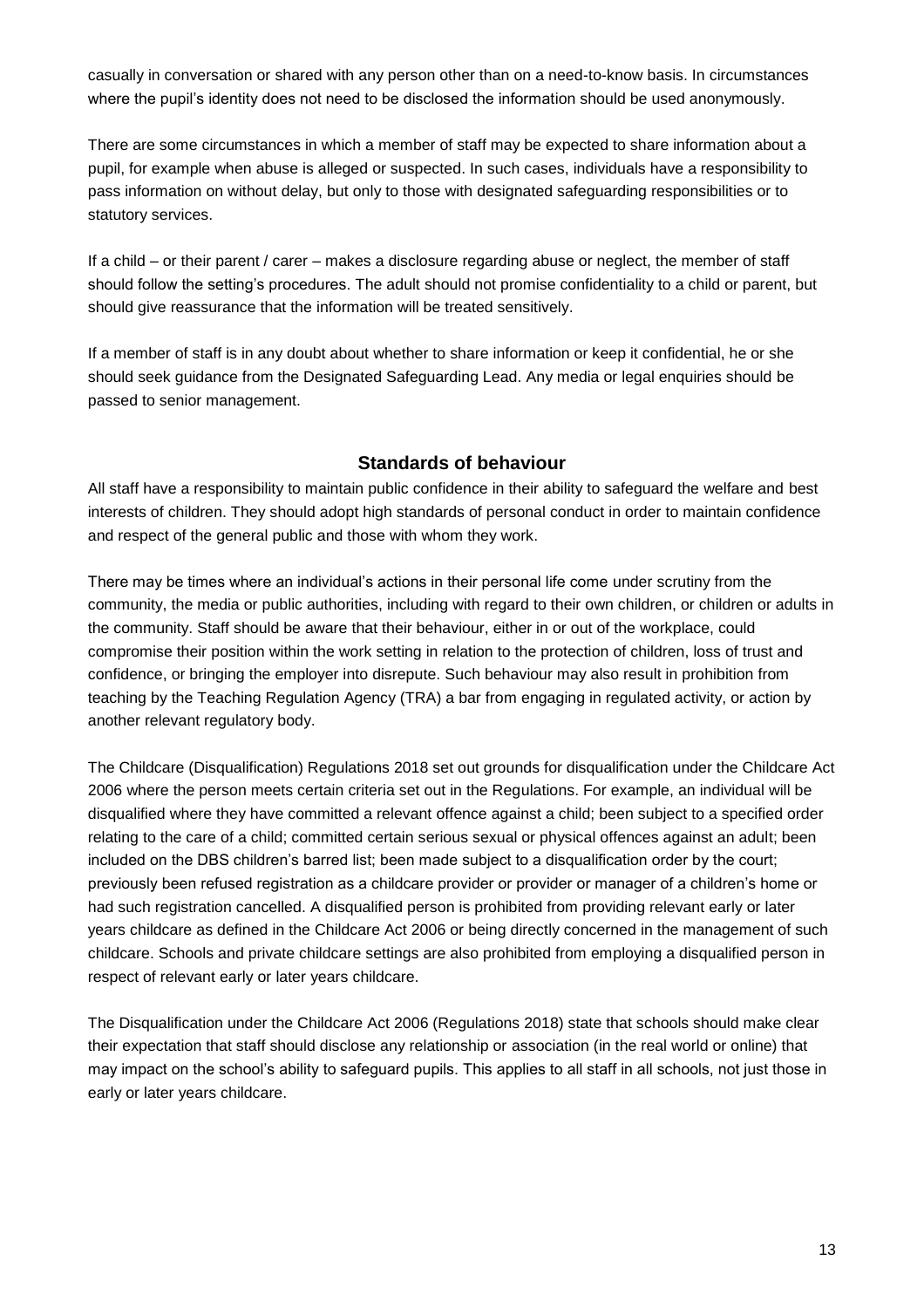#### **Dress and appearance**

<span id="page-13-0"></span>A person's dress and appearance are matters of personal choice and self-expression and some individuals will wish to exercise their own cultural customs. However, staff should select a manner of dress and appearance appropriate to their professional role and which may be necessarily different to that adopted in their personal life. Staff should ensure they are dressed decently, safely and appropriately for the tasks they undertake. Those who dress or appear in a manner which could be viewed as offensive or inappropriate will render themselves vulnerable to criticism or allegation.

#### **Gifts, rewards, favouritism and exclusion**

<span id="page-13-1"></span>Settings should have policies in place regarding the giving of gifts or rewards to pupils and the receiving of gifts from them or their parents/carers and staff should be made aware of and understand what is expected of them.

Staff need to take care that they do not accept any gift that might be construed as a bribe by others, or lead the giver to expect preferential treatment.

There are occasions when pupils or parents wish to pass small tokens of appreciation to staff e.g. at Christmas or as a thank-you and this is usually acceptable. However, it is unacceptable to receive gifts on a regular basis or of any significant value.

Similarly, it is inadvisable to give such personal gifts to pupils or their families. This could be interpreted as a gesture either to bribe or groom. It might also be perceived that a 'favour' of some kind is expected in return. Any reward given to a pupil should be in accordance with agreed practice, consistent with the school or setting's behaviour policy, recorded and not based on favouritism.

Adults should exercise care when selecting children for specific activities, jobs or privileges in order to avoid perceptions of favouritism or injustice. Similar care should be exercised when pupils are excluded from an activity. Methods of selection and exclusion should always be subject to clear, fair, agreed criteria.

#### **Infatuations and 'crushes'**

<span id="page-13-2"></span>All staff need to recognise that it is not uncommon for pupils to be strongly attracted to a member of staff and/or develop a 'crush' or infatuation. They should make every effort to ensure that their own behaviour cannot be brought into question, does not appear to encourage this and be aware that such infatuations may carry a risk of their words or actions being misinterpreted.

Any member of staff who receives a report, overhears something, or otherwise notices any sign, however small or seemingly insignificant, that a young person has become or may be becoming infatuated with either themselves or a colleague, should immediately report this to the headteacher or most senior manager3. In this way appropriate early intervention can be taken which can prevent escalation and avoid hurt, embarrassment or distress for those concerned.

The headteacher (or senior manager) should give careful thought to those circumstances where the staff member, pupil and their parents/carers should be spoken to and should ensure a plan to manage the situation is put in place. This plan should respond sensitively to the child and staff member and maintain the dignity of all. This plan should involve all parties, be robust and regularly monitored and reviewed.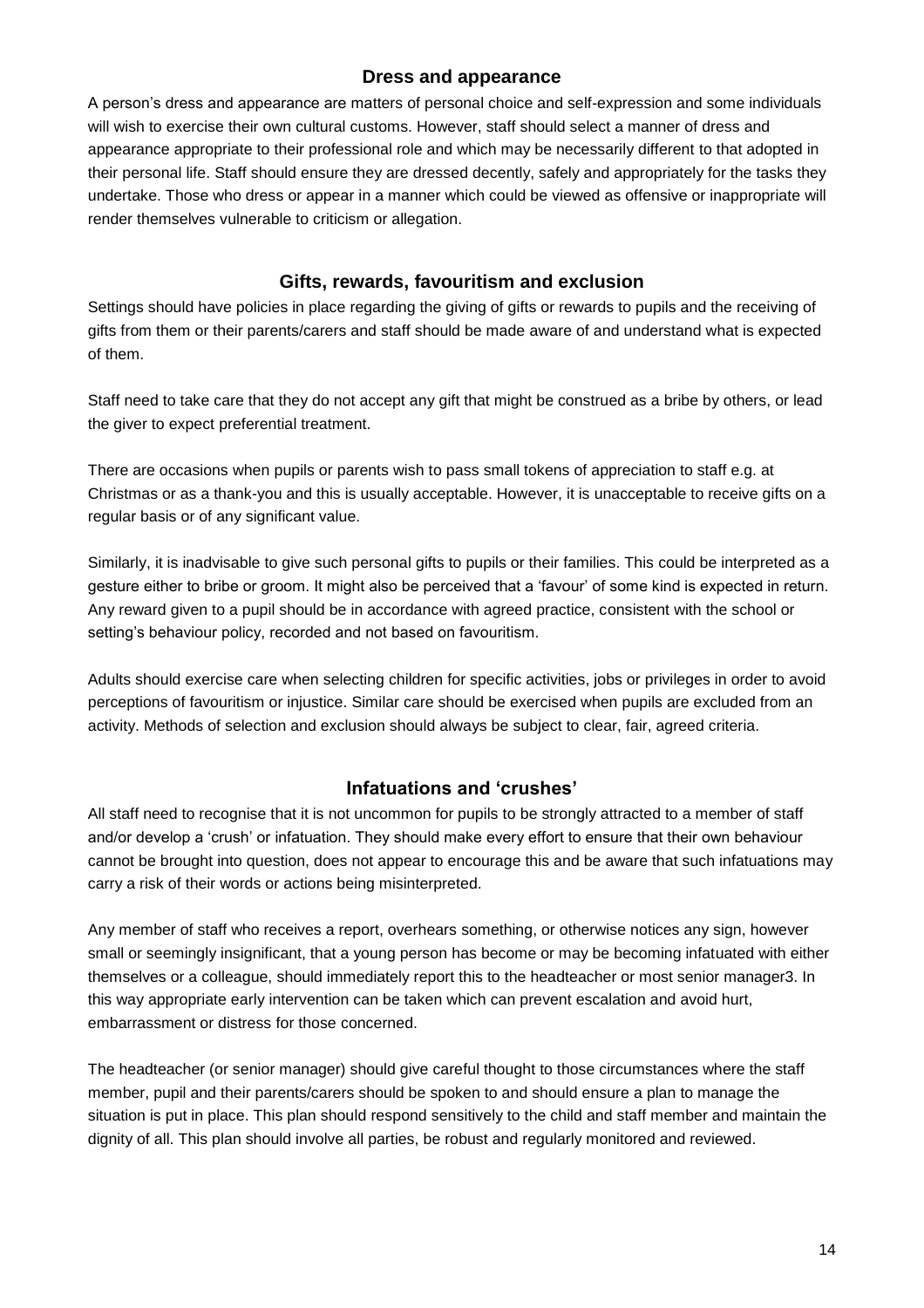#### **Social contact outside of the workplace**

<span id="page-14-0"></span>It is acknowledged that staff may have genuine friendships and social contact with parents of pupils, independent of the professional relationship. Staff should, however, also be aware that professionals who sexually harm children often seek to establish relationships and contact outside of the workplace with both the child and their parents, in order to 'groom' the adult and the child and/or create opportunities for sexual abuse.

It is also important to recognise that social contact may provide opportunities for other types of grooming such as for the purpose of sexual exploitation or radicalisation.

Staff should recognise that some types of social contact with pupils or their families could be perceived as harmful or exerting inappropriate influence on children, and may bring the setting into disrepute (e.g. attending a political protest, circulating propaganda).

If a pupil or parent seeks to establish social contact, or if this occurs coincidentally, the member of staff should exercise her/his professional judgement. This also applies to social contacts made through outside interests or the staff member's own family.

Some staff may, as part of their professional role, be required to support a parent or carer. If that person comes to depend upon the staff member or seeks support outside of their professional role this should be discussed with senior management and where necessary referrals made to the appropriate support agency.

#### **Communication with children (including the use of technology)**

<span id="page-14-1"></span>In order to make best use of the many educational and social benefits of new and emerging technologies, pupils need opportunities to use and explore the digital world. Online risks are posed more by behaviours and values than the technology itself.

Staff should ensure that they establish safe and responsible online behaviours, working to local and national guidelines and acceptable use policies which detail how new and emerging technologies may be used.

Communication with children both in the 'real' world and through web based and telecommunication interactions should take place within explicit professional boundaries. This includes the use of computers, tablets, phones, texts, e-mails, instant messages, social media such as Facebook and Twitter, chat-rooms, forums, blogs, websites, gaming sites, digital cameras, videos, web-cams and other hand-held devices. (Given the ever-changing world of technology it should be noted that this list gives examples only and is not exhaustive.)

Staff should not request or respond to any personal information from children other than which may be necessary in their professional role. They should ensure that their communications are open and transparent and avoid any communication which could be interpreted as 'grooming behaviour'

Staff should not give their personal contact details to children for example, e-mail address, home or mobile telephone numbers, details of web-based identities. If children locate these by any other means and attempt to contact or correspond with the staff member, the adult should not respond and must report the matter to their manager. The child should be firmly and politely informed that this is not acceptable.

Staff should, in any communication with children, also follow the guidance in section 7 'Standards of Behaviour'.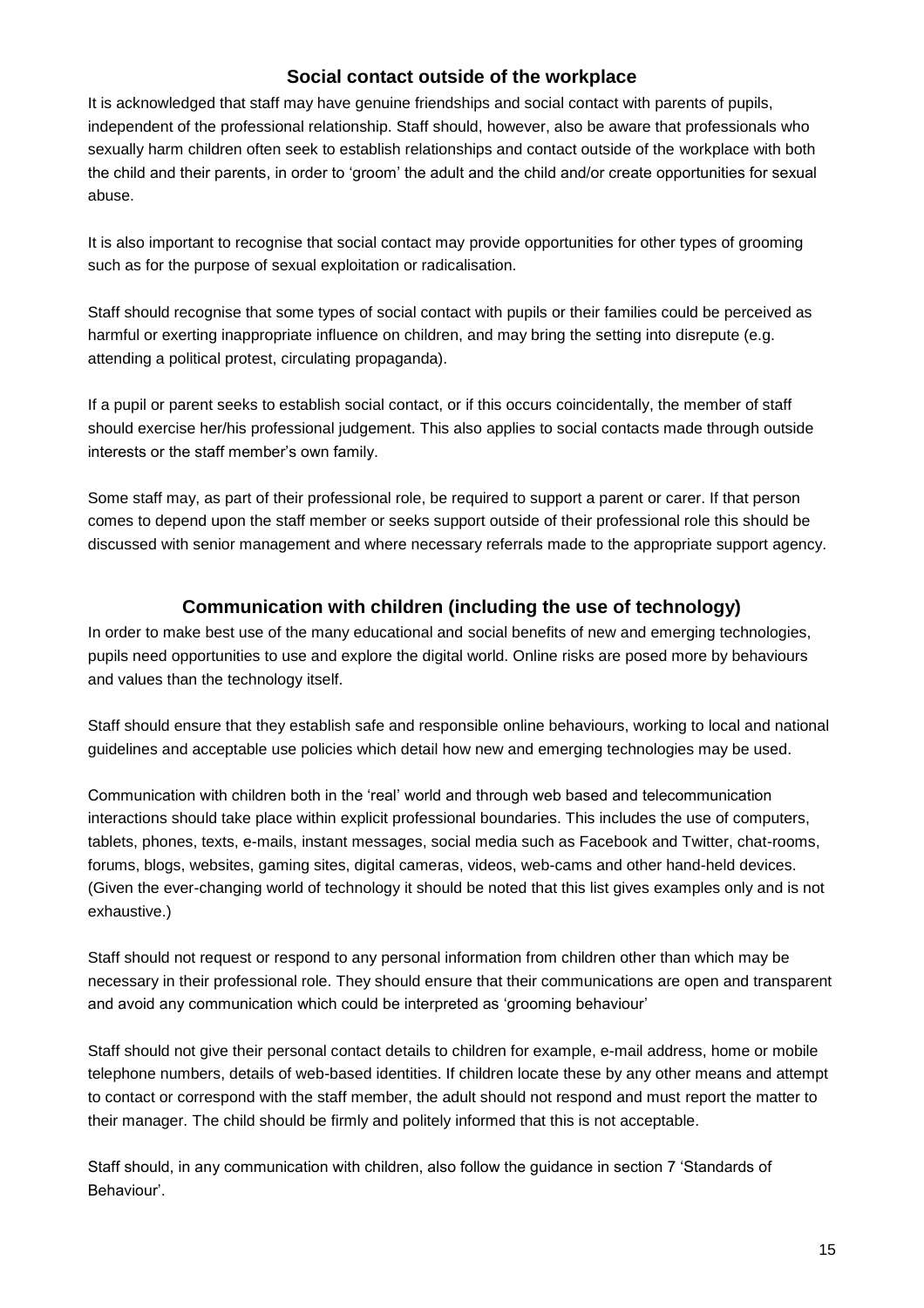<span id="page-15-0"></span>Staff should adhere to their establishment's policies, including those with regard to communication with parents and carers and the information they share when using the internet.

#### **Physical contact**

There are occasions when it is entirely appropriate and proper for staff to have physical contact with children, however, it is crucial that they only do so in ways appropriate to their professional role and in relation to the pupil's individual needs and any agreed care plan.

Not all children feel comfortable about certain types of physical contact; this should be recognised and, wherever possible, adults should seek the pupil's permission before initiating contact and be sensitive to any signs that they may be uncomfortable or embarrassed. Staff should acknowledge that some pupils are more comfortable with touch than others and/or may be more comfortable with touch from some adults than others. Staff should listen, observe and take note of the child's reaction or feelings and, so far as is possible, use a level of contact and/or form of communication which is acceptable to the pupil.

It is not possible to be specific about the appropriateness of each physical contact, since an action that is appropriate with one pupil, in one set of circumstances, may be inappropriate in another, or with a different child.

Any physical contact should be in response to the child's needs at the time, of limited duration and appropriate to their age, stage of development, gender, ethnicity and background. Adults should therefore, use their professional judgement at all times.

Physical contact should never be secretive, or for the gratification of the adult, or represent a misuse of authority. If a member of staff believes that an action by them or a colleague could be misinterpreted, or if an action is observed which is possibly abusive, the incident and circumstances should be immediately reported to the manager and recorded. Where appropriate, the manager should consult with the Local Authority Designated Officer (the DO).

Extra caution may be required where it is known that a child has suffered previous abuse or neglect. Staff need to be aware that the child may associate physical contact with such experiences. They also should recognise that these pupils may seek out inappropriate physical contact. In such circumstances staff should deter the child sensitively and help them to understand the importance of personal boundaries.

A general culture of 'safe touch' should be adopted, where appropriate, to the individual requirements of each child. Pupils with special educational needs or disabilities may require more physical contact to assist their everyday learning. The arrangements should be understood and agreed by all concerned, justified in terms of the pupil's needs, consistently applied and open to scrutiny.

#### **Other activities that require physical contact**

<span id="page-15-1"></span>In certain curriculum areas, such as PE, drama or music, staff may need to initiate some physical contact with children, for example, to demonstrate technique in the use of a piece of equipment, adjust posture, or support a child so they can perform an activity safely or prevent injury.

Physical contact should take place only when it is necessary in relation to a particular activity. It should take place in a safe and open environment i.e. one easily observed by others and last for the minimum time necessary. The extent of the contact should be made clear and undertaken with the permission of the pupil.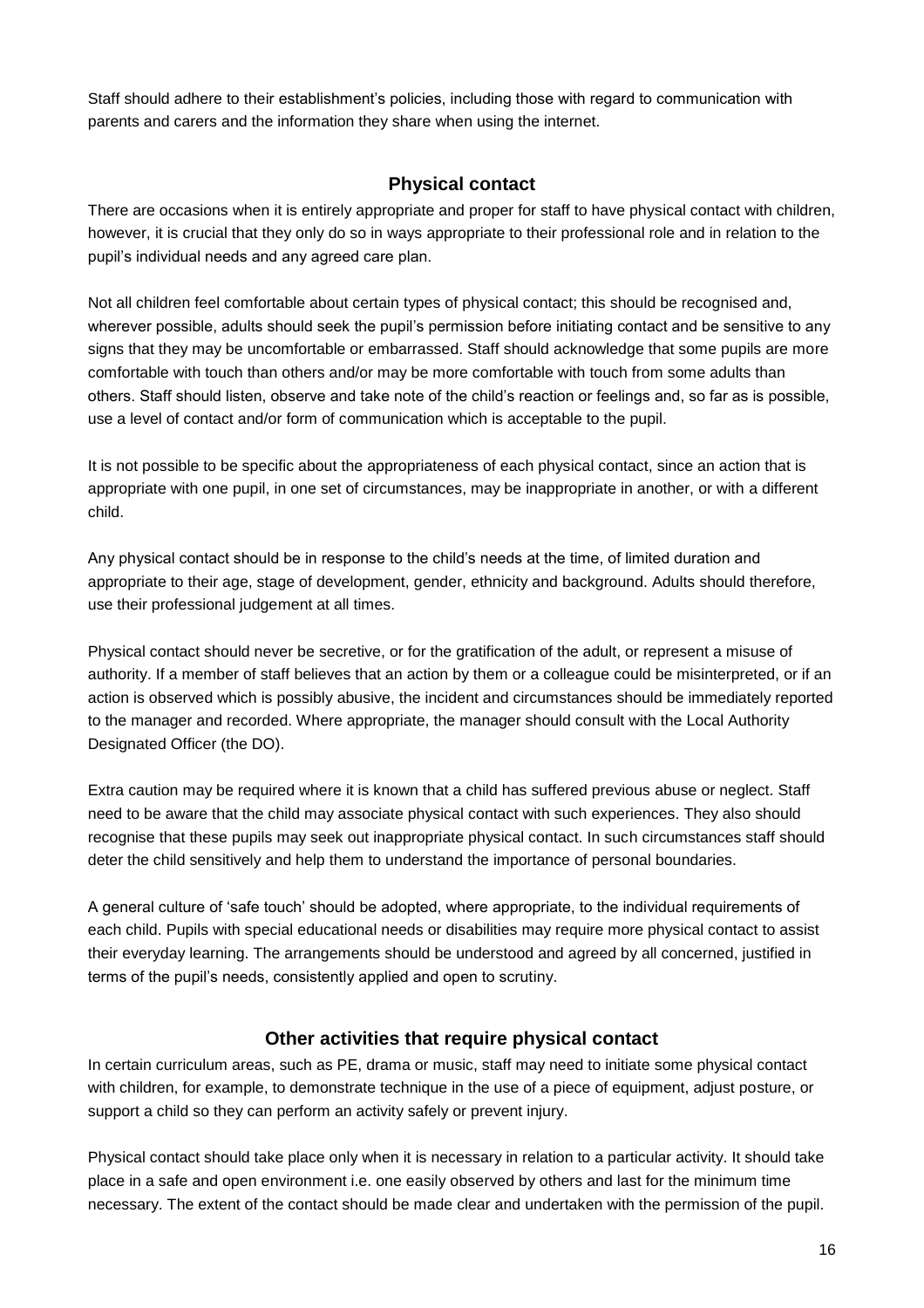Contact should be relevant to their age / understanding and adults should remain sensitive to any discomfort expressed verbally or non-verbally by the pupil.

Guidance and protocols around safe and appropriate physical contact may be provided, for example, by sports governing bodies and should be understood and applied consistently. Any incidents of physical contact that cause concern or fall outside of these protocols and guidance should be reported to the senior manager and parent or carer.

It is good practice that all parties clearly understand at the outset, what physical contact is necessary and appropriate in undertaking specific activities. Keeping parents/carers and pupils informed of the extent and nature of any physical contact may also prevent allegations of misconduct or abuse arising.

#### **Intimate / personal care**

<span id="page-16-0"></span>Schools and settings should have clear nappy or pad changing and intimate / personal care policies which ensure that the health, safety, independence and welfare of children is promoted and their dignity and privacy are respected. Arrangements for intimate and personal care should be open and transparent and accompanied by recording systems.

Pupils should be encouraged to act as independently as possible and to undertake as much of their own personal care as is possible and practicable. When assistance is required, this should normally be undertaken by one member of staff, however, they should try to ensure that another appropriate adult is in the vicinity who is aware of the task to be undertaken and that, wherever possible, they are visible and/or audible. Intimate or personal care procedures should not involve more than one member of staff unless the pupil's care plan specifies the reason for this.

A signed record should be kept of all intimate and personal care tasks undertaken and, where these have been carried out in another room, should include times left and returned.

Any vulnerability, including those that may arise from a physical or learning difficulty should be considered when formulating the individual pupil's care plan. The views of parents, carers and the pupil, regardless of their age and understanding, should be actively sought in formulating the plan and in the necessary regular reviews of these arrangements.

Pupils are entitled to respect and privacy at all times and especially when in a state of undress, including, for example, when changing, toileting and showering. However, there needs to be an appropriate level of supervision in order to safeguard pupils, satisfy health and safety considerations and ensure that bullying or teasing does not occur. This supervision should be appropriate to the needs and age of the children concerned and sensitive to the potential for embarrassment.

#### **Behaviour management**

<span id="page-16-1"></span>Corporal punishment and smacking are unlawful in all schools and education settings.

Staff should not use any form of degrading or humiliating treatment to punish a child. The use of sarcasm, demeaning or insensitive comments towards children is completely unacceptable.

Where pupils display difficult or challenging behaviour, adults should follow the school's or setting's behaviour and discipline policy using strategies appropriate to the circumstance and situation.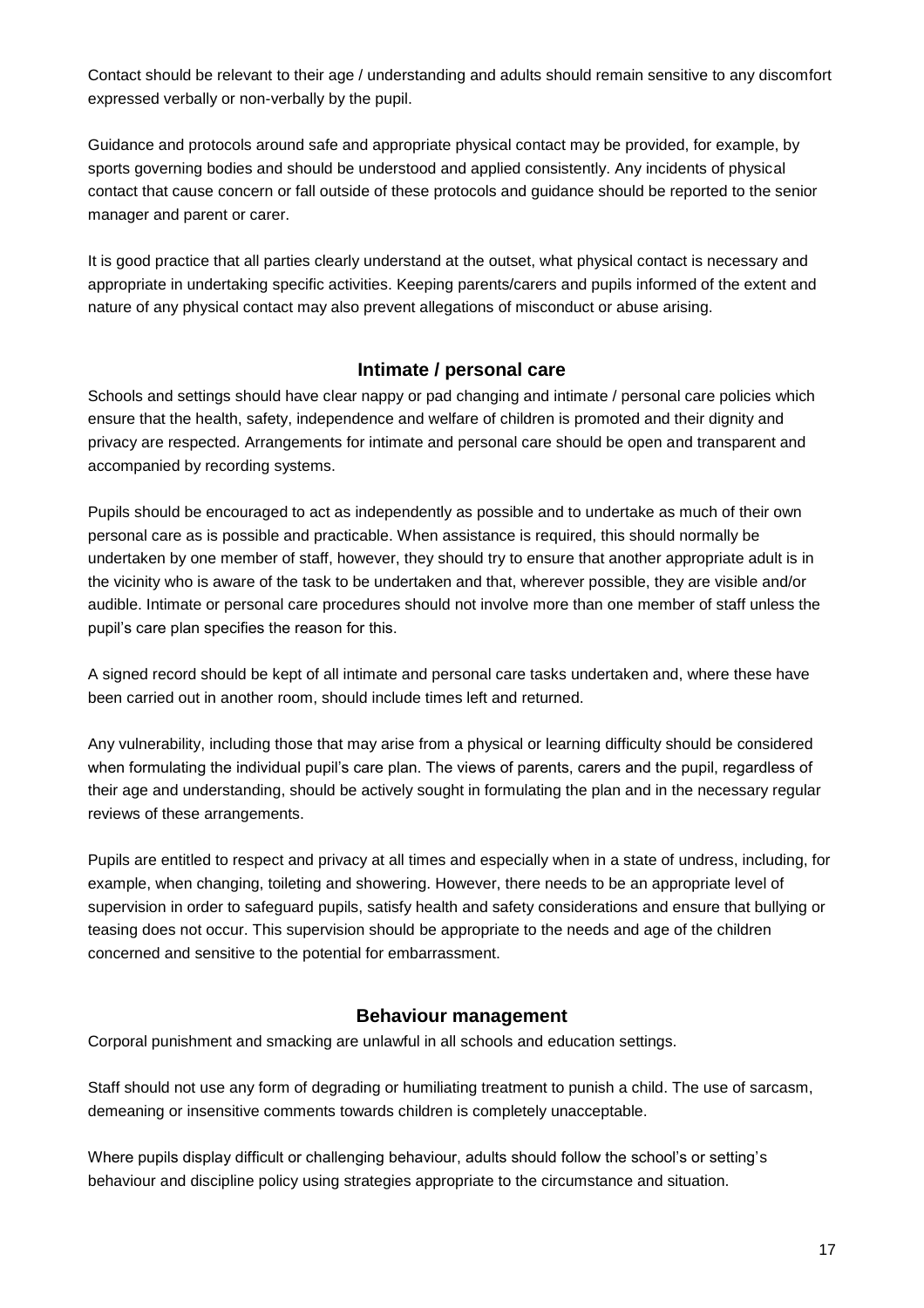Where a pupil has specific needs in respect of particularly challenging behaviour, a positive handling plan, including assessment of risk, should be drawn up and agreed by all parties, including, for example, a medical officer where appropriate.

Senior managers should ensure that the establishment's behaviour policy includes clear guidance about the use of isolation and seclusion. The legislation on these strategies is complex and staff should take extreme care to avoid any practice that could be viewed as unlawful, a breach of the pupil's human rights and/or false imprisonment.

#### **The use of control and physical intervention**

<span id="page-17-0"></span>Early years providers must take all reasonable steps to ensure that corporal punishment is not given by any person who cares for or is in regular contact with a child, or by any person living or working in the premises where care is provided. A person will not be taken to have used corporal punishment if the action was taken for reasons that include averting an immediate danger of personal injury to, or an immediate danger of death of, any person including the child.

The law and guidance for schools states that adults may reasonably intervene to prevent a child from:

- committing a criminal offence
- injuring themselves or others
- causing damage to property
- engaging in behaviour prejudicial to good order and to maintain good order and discipline.

Care staff in residential special schools which are also registered as children's homes are not permitted to use physical intervention to maintain good order or discipline and should refer to the Children's Homes Regulations (England) 2015 for information.

Great care must be exercised in order that adults do not physically intervene in a manner which could be considered unlawful.

Under no circumstances should physical force be used as a form of punishment. The use of unwarranted or disproportionate physical force is likely to constitute a criminal offence. Where the school or setting judges that a child's behaviour presents a serious risk to themselves or others, they must always put in place a robust risk assessment which is reviewed regularly and, where relevant, a physical intervention plan. In all cases where physical intervention has taken place, it would be good practice to record the incident and subsequent actions and report these to a manager and the child's parents. (In a children's home it is a legal requirement to record such incidents.)

Similarly, where it can be anticipated that physical intervention is likely to be required, a plan should be put in place which the pupil and parents/carers are aware of and have agreed to. Parental consent does not permit settings to use unlawful physical intervention or deprive a pupil of their liberty.

#### **Sexual conduct**

<span id="page-17-1"></span>Any sexual behaviour by a member of staff with or towards a pupil is unacceptable. It is an offence for a member of staff in a position of trust to engage in sexual activity with a pupil under 18 years of age and sexual activity with a child could be a matter for criminal and/or disciplinary procedures.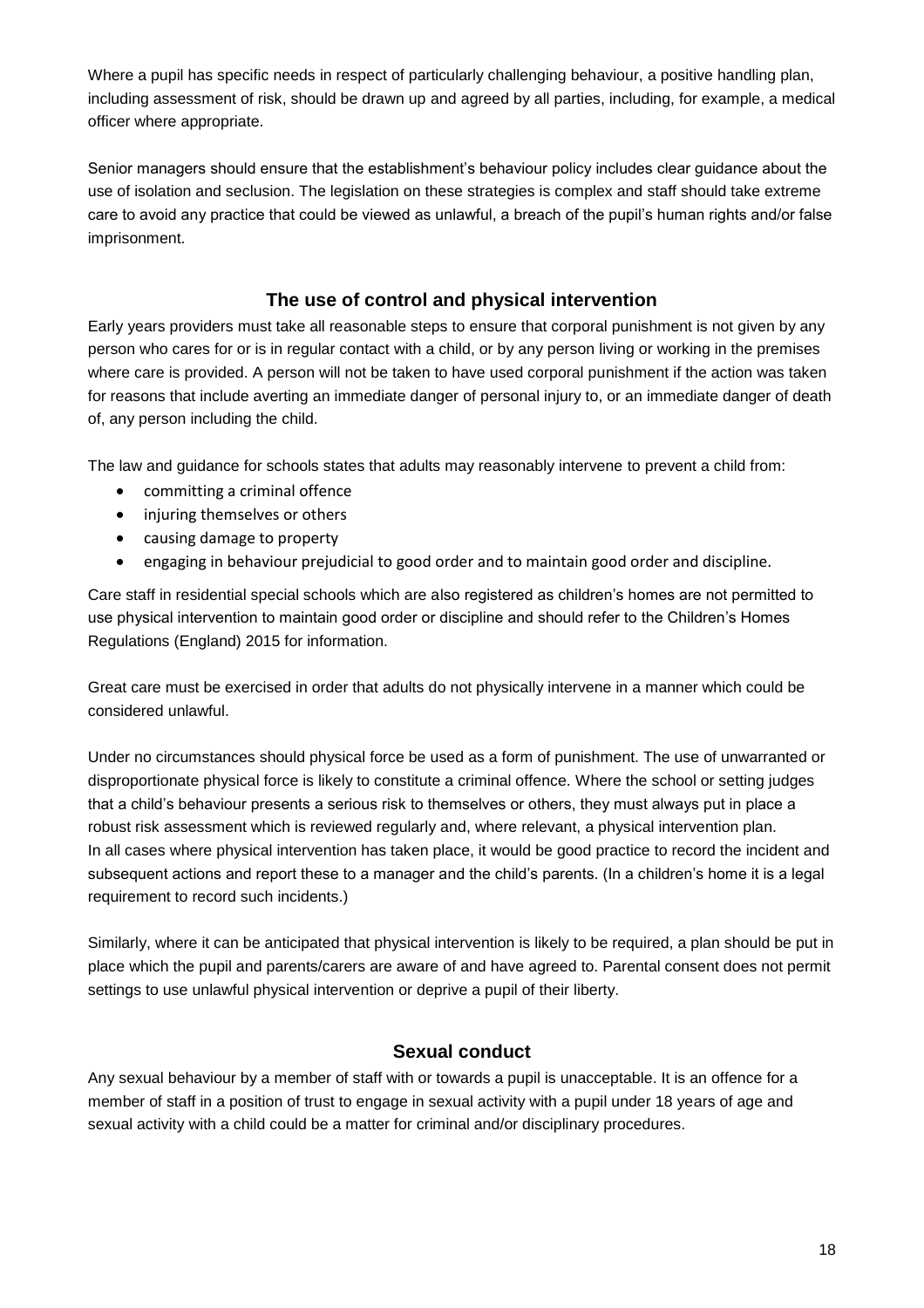Pupils are protected by the same laws as adults in relation to non-consensual sexual behaviour. They are additionally protected by specific legal provisions depending on their age and understanding. This includes the prohibition of sexual activity with children by adults in a position of trust.

Sexual activity involves physical contact including penetrative and non-penetrative acts, however it also includes non-contact activities, such as causing pupils to engage in or watch sexual activity or the production of pornographic material.

There are occasions when adults embark on a course of behaviour known as 'grooming' where the purpose is to gain the trust of a child, and manipulate the relationship so sexual abuse can take place. All staff should undertake appropriate training so they are fully aware of those behaviours that may constitute 'grooming' and of their responsibility to always report to a senior manager any concerns about the behaviour of a colleague.

#### **One to one situations**

<span id="page-18-0"></span>Staff working in one to one situations with pupils at the setting, including visiting staff from external organisations can be more vulnerable to allegations or complaints.

To safeguard both pupils and adults, a risk assessment in relation to the specific nature and implications of one to one work should always be undertaken. Each assessment should consider the individual needs of each pupil and should be reviewed regularly.

Arranging to meet with pupils from the school or setting away from the work premises should not be permitted unless the necessity for this is clear and approval is obtained from a senior member of staff, the pupil and their parents/carers.

#### **Home visits**

<span id="page-18-1"></span>All work with pupils and parents should usually be undertaken in the school or setting or other recognised workplace. There are however occasions, in response to an urgent, planned or specific situation or job role, where it is necessary to make one-off or regular home visits.

It is essential that appropriate policies and related risk assessments are in place to safeguard both staff and pupils, who can be more vulnerable in these situations.

A risk assessment should be undertaken prior to any planned home visit taking place. The assessment should include an evaluation of any known factors regarding the pupil, parents/carers and any others living in the household. Consideration should be given to any circumstances which might render the staff member becoming more vulnerable to an allegation being made e.g. hostility, child protection concerns, complaints or grievances. Specific thought should be given to visits outside of 'office hours' or in remote or secluded locations. Following the assessment, appropriate risk management measures should be put in place, before the visit is undertaken. In the unlikely event that little or no information is available, visits should not be made alone.

#### **Transporting pupils**

<span id="page-18-2"></span>In certain situations, staff or volunteers may be required or offer to transport pupils as part of their work. As for any other activity undertaken at work, the employer has a duty to carry out a risk assessment covering the health and safety of their staff and to manage any known risks.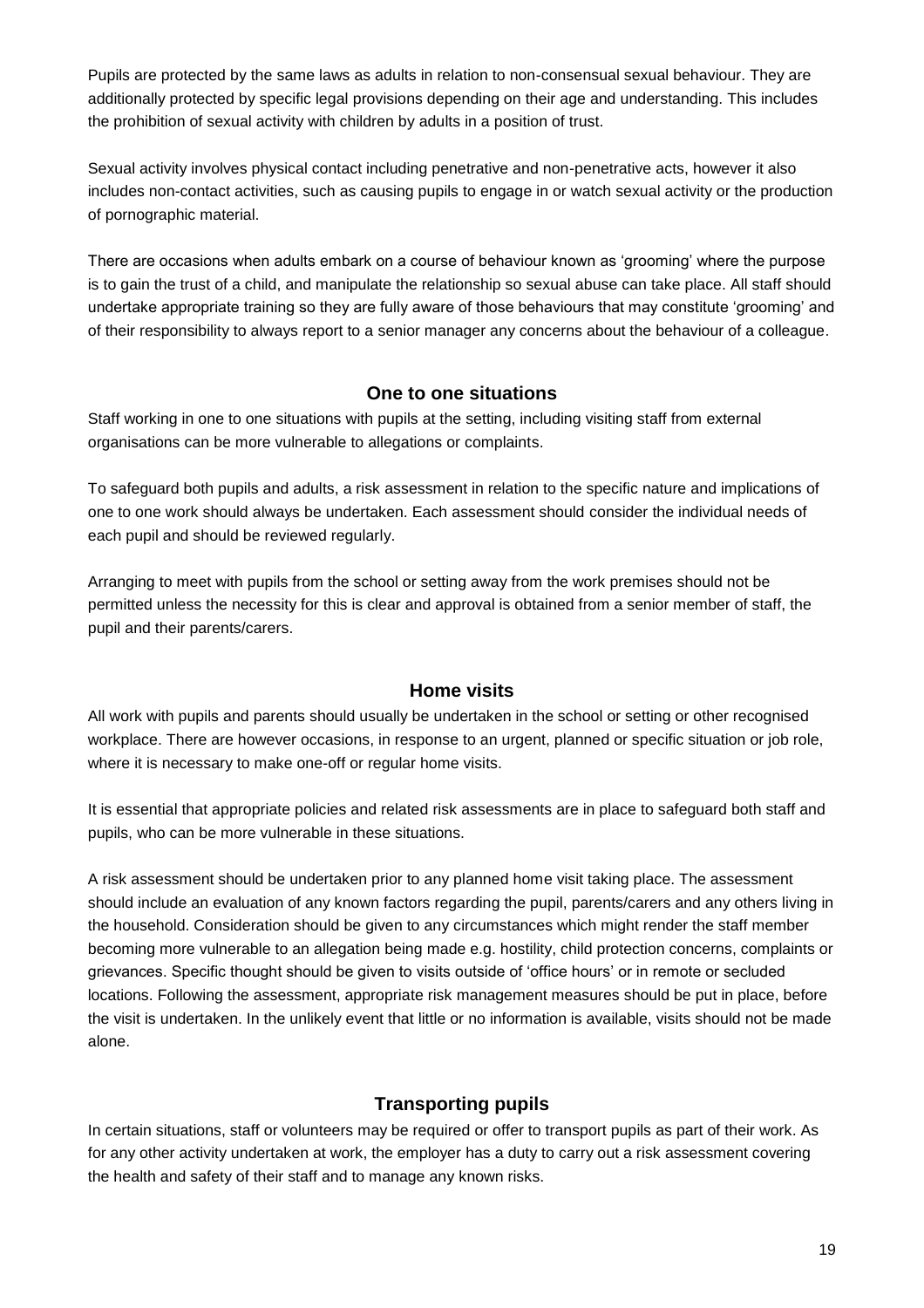Consideration must be given to the potential distraction of the driver and the supervision of the passengers. A judgement should be made about the likely behaviour and individual needs of the child/ren. If any of them may require close supervision, then another adult should travel in the vehicle so that the driver is not distracted or compromised

Staff should not offer lifts to pupils unless the need for this has been agreed by a manager. A designated member of staff should be appointed to plan and provide oversight of all transport arrangements and respond to any concerns that may arise.

.

Wherever possible and practicable it is advisable that transport is undertaken other than in private vehicles and with at least one adult additional to the driver acting as an escort.

It is a legal requirement that all passengers wear seatbelts and the driver should ensure that they do so. They should also be aware of and adhere to current legislation regarding the use of car seats / booster seats for younger children.

Staff should ensure that their behaviour is safe and that the transport arrangements and the vehicle meet all legal requirements. They should ensure that the vehicle is roadworthy and appropriately insured and that the maximum carrying capacity is not exceeded.

Staff should never offer to transport pupils outside of their normal working duties, other than in an emergency or where not doing so would mean the child may be at risk. In these circumstances the matter should be recorded and reported to both their manager and the child's parent(s). The school's health and safety policy and/or educational visits policy should set out the arrangements under which staff may use private vehicles to transport pupils.

#### **Educational visits**

<span id="page-19-0"></span>Staff responsible for organising educational visits should be familiar with the Department for Education's advice on Health and Safety available at [https://www.gov.uk/government/publications/health-and-safety-on](https://www.gov.uk/government/publications/health-and-safety-on-educational-visits)[educational-visits](https://www.gov.uk/government/publications/health-and-safety-on-educational-visits)

The duties in the Health and Safety at Work etc. Act 1974 and the supporting regulations apply to activities taking place on or off the school premises (including school visits) in Great Britain. All school employers must have a Health and Safety policy. This should include policy and procedures for off-site visits, including residential visits and any school-led adventure activities.

The Management of Health and Safety at Work Regulations (1999) impose a duty on employers to produce suitable and sufficient risk assessments. This would include assessment of any risks to employees, children or others during an educational visit, and the measures that should be taken to minimise these risks. For regular activities, such as taking pupils to a local swimming pool, the risks should be considered under the school's general arrangements and a check to make sure that the precautions remain suitable is all that is required. For annual or infrequent activities, a review of an existing assessment may be all that is needed. For new higher-risk activities or trips, a specific assessment of the significant risks should be carried out. Staff should take particular care when supervising pupils in the less formal atmosphere of an educational visit where a more relaxed discipline or informal dress and language code may be acceptable. However, staff remain in a position of trust and need to ensure that their behaviour cannot be interpreted as seeking to establish an inappropriate relationship or friendship.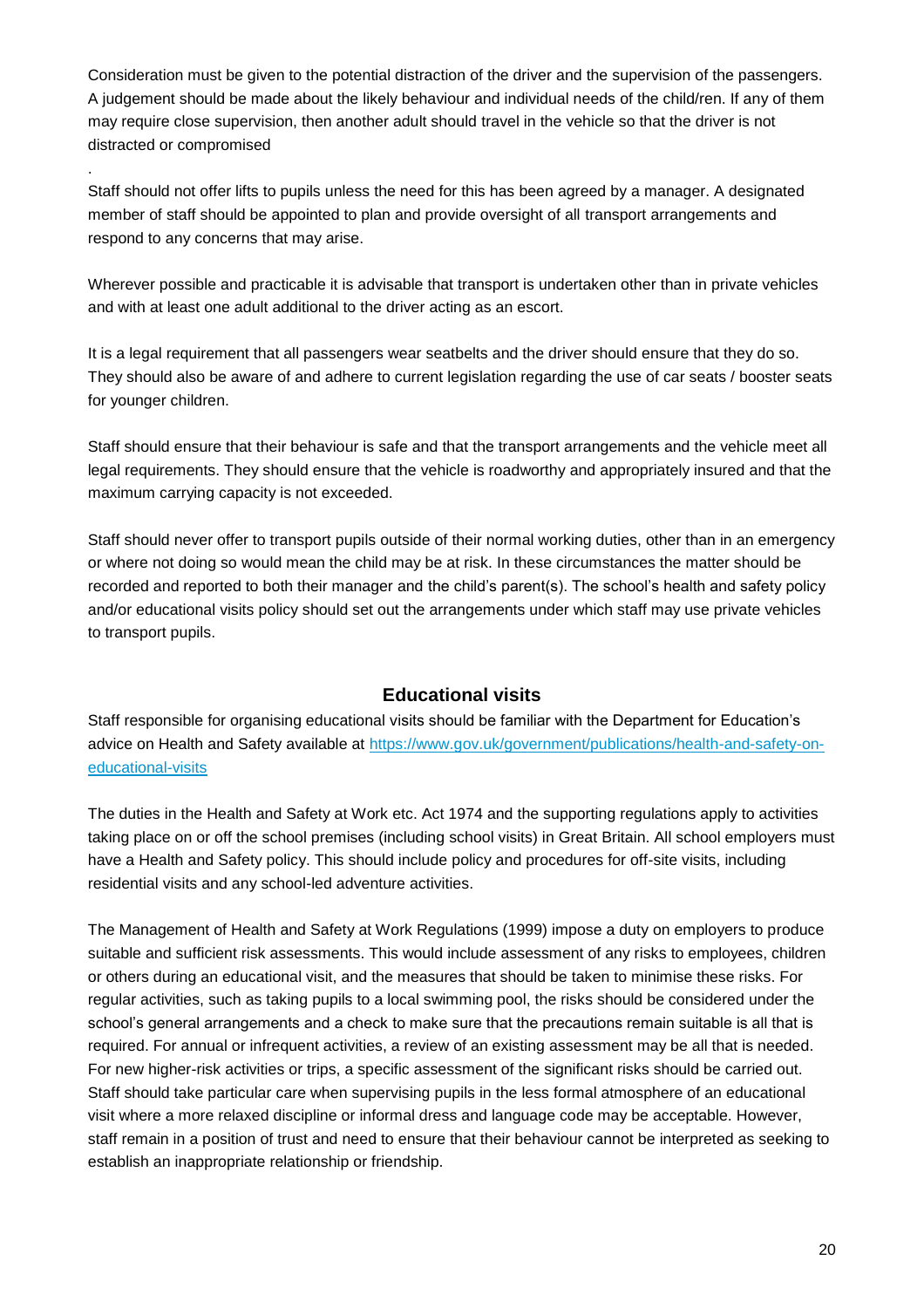Where out of school or setting activities include overnight stays, careful consideration needs to be given to sleeping arrangements. Pupils, adults and parents should be informed of these prior to the start of the trip. In all circumstances, those organising trips and outings should pay careful attention to ensuring there is a safe staff/child ratio and suitable gender mix of staff.

#### **First Aid and medication**

<span id="page-20-0"></span>All settings should have an adequate number of qualified first-aiders. Parents should be informed when first aid has been administered.

Any member of school staff may be asked to become a qualified first-aider or to provide support to pupils with medical conditions, including the administering of medicines, but they cannot be required to do so unless this forms part of their contract of employment.

Staff should receive sufficient and suitable training and achieve the necessary level of competency before they take on responsibility to support children with medical conditions.

Advice on managing medicines is included in the statutory guidance on supporting pupils at school with medical conditions. In circumstances where a pupil needs medication regularly, this would usually be recorded in their individual healthcare plan. This provides details of the level and type of support a child needs to manage effectively their medical condition in school and should include information about the medicine to be administered, the correct dosage and any storage requirements.

After discussion with parents, children who are competent should be encouraged to take responsibility for managing their own medicines and procedures. This could include for example, the application of any ointment or sun cream, or use of inhalers or Epipens.

If a member of staff is concerned or uncertain about the amount or type of medication being given to a pupil this should be discussed with the Designated Safeguarding Lead.

Adults taking medication which may affect their ability to care for children should seek medical advice regarding their suitability to do so and providers should ensure that they only work directly with children if that advice confirms that the medication is unlikely to impair their ability to look after children. Employers are also responsible for managing the performance of their employees and for ensuring they are suitable to work with children.

<span id="page-20-1"></span>Risk assessment is likely to recommend that staff medication on the premises must be securely stored and out of reach of children at all times.

#### **Photography, videos and other images / media**

Many educational activities involve recording images. These may be undertaken for displays, publicity, to celebrate achievement and to provide records of evidence of the activity. Under no circumstances should staff be expected or allowed to use their personal equipment to take images of pupils at or on behalf of the school or setting.

All settings should have arrangements with regard to the taking and use of images, which is linked to their safeguarding and child protection policy. This should cover the wide range of devices which can be used for taking/recording images e.g. cameras, mobile-phones, smart phones, tablets, web-cams etc. and arrangements for the use of these by both staff, parents and visitors.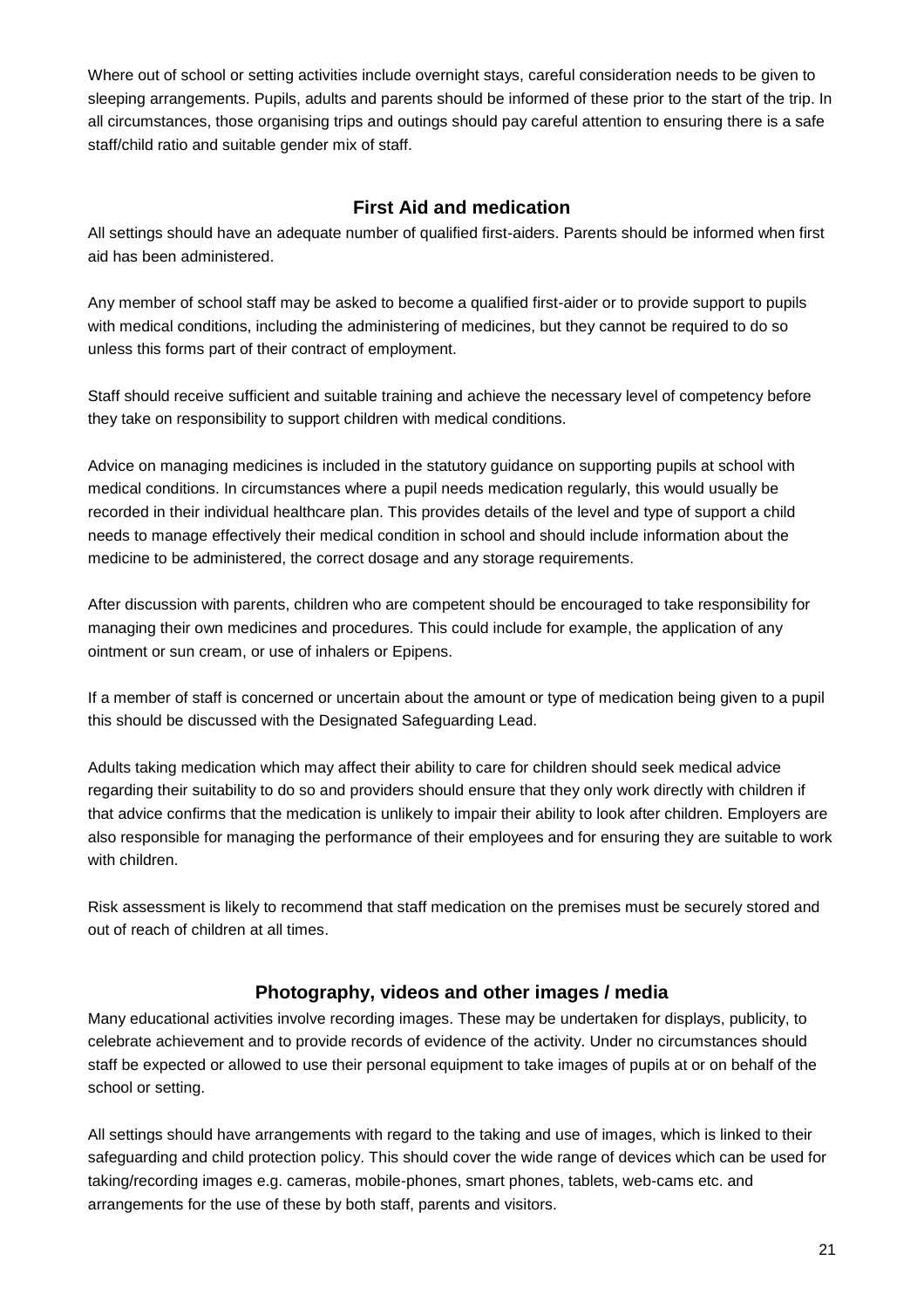Whilst images are regularly used for very positive purposes, adults need to be aware of the potential for these to be taken and/or misused or manipulated for pornographic or 'grooming' purposes. Particular regard needs to be given when images are taken of young or vulnerable children who may be unable to question why or how the activities are taking place.

Pupils who have been previously abused in a manner that involved images may feel particularly threatened by the use of photography, filming etc. Staff should remain sensitive to any pupil who appears uncomfortable and should recognise the potential for misinterpretation.

Making and using images of pupils will require the age appropriate consent of the individual concerned and their parents/carers. Images should not be displayed on websites, in publications or in a public place without such consent. The definition of a public place includes areas where visitors to the setting have access. For the protection of children, it is recommended that when using images for publicity purposes that the following guidance should be followed:

- if the image is used, avoid naming the child, (or, as a minimum, use first names rather than surnames)
- if the child is named, avoid using their image
- schools and settings should establish whether the image will be retained for further use, where and for how long
- <span id="page-21-0"></span>images should be securely stored and used only by those authorised to do so.

#### **Exposure to inappropriate images**

Staff should take extreme care to ensure that children and young people are not exposed, through any medium, to inappropriate or indecent images.

There are no circumstances that will justify adults: making, downloading, possessing or distributing indecent images or pseudo-images of children (child abuse images). Accessing these images, whether using the setting's or personal equipment, on or off the premises, or making, storing or disseminating such material is illegal.

If indecent images of children are discovered at the establishment or on the school or setting's equipment an immediate referral should be made to the Designated Officer (DO) and the police contacted if relevant. The images/equipment should be secured and there should be no attempt to view or delete the images as this could jeopardise necessary criminal action. If the images are of children known to the school, a referral should also be made to children's social care in line with local arrangements.

Under no circumstances should any adult use school or setting equipment to access pornography. Personal equipment containing pornography or links to it should never be brought into or used in the workplace. This will raise serious concerns about the suitability of the adult to continue working with children and young people.

Staff should keep their passwords confidential and not allow unauthorised access to equipment. In the event of any indecent images of children or unsuitable material being discovered on a device the equipment should not be tampered with in any way. It should be secured and isolated from the network, and the DO contacted without delay. Adults should not attempt to investigate the matter or evaluate the material themselves as this may lead to a contamination of evidence and a possibility that they will be at risk of prosecution themselves.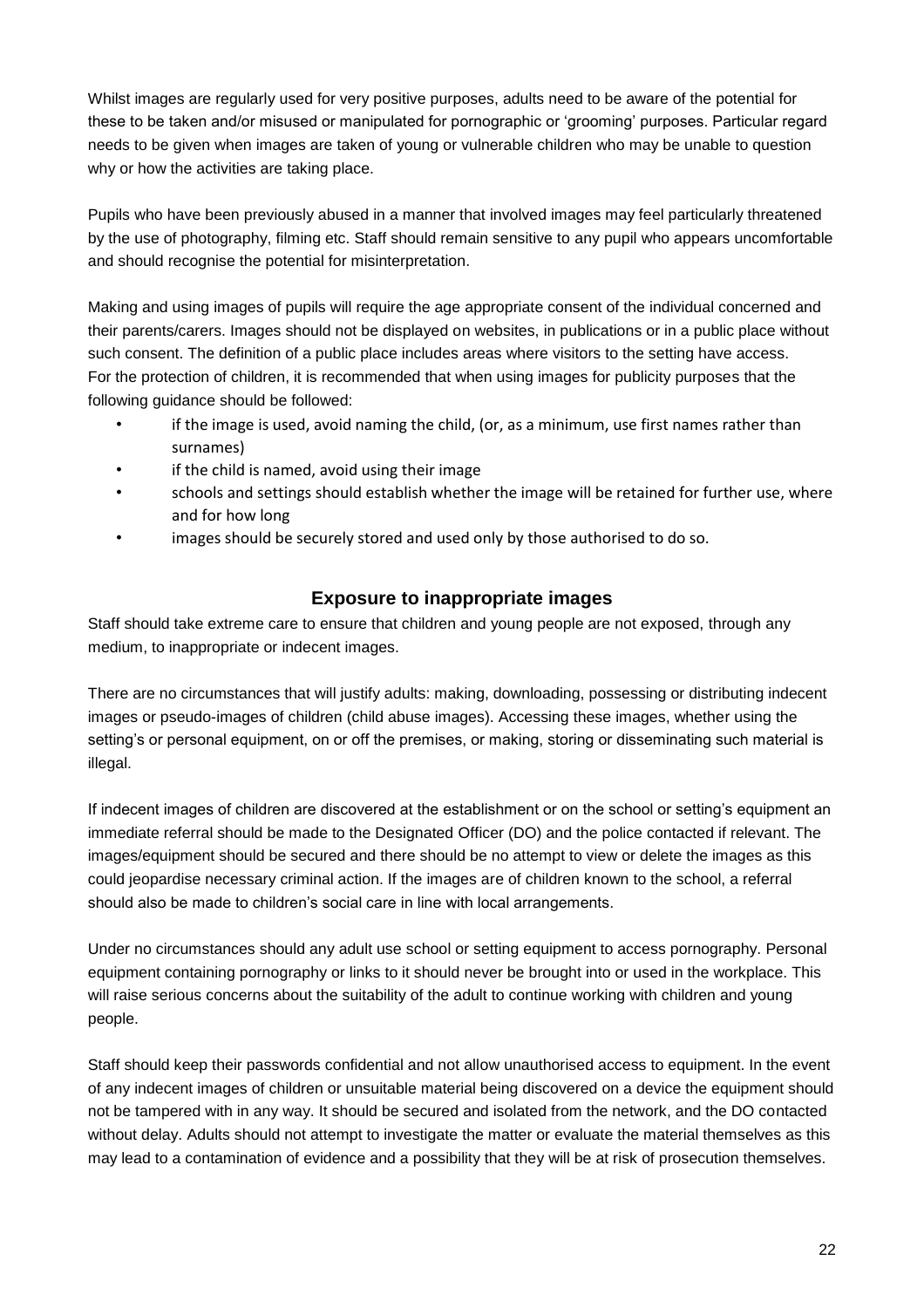#### **Personal living accommodation including on-site provision**

<span id="page-22-0"></span>Generally, staff should not invite any pupils into their living accommodation unless the reason to do so has been firmly established and agreed with their manager and the pupil's parents/carers.

It is not appropriate for staff to be expected or requested to use their private living space for any activity, play or learning. This includes seeing pupils for e.g. discussion of reports, academic reviews, tutorials, pastoral care or counselling. Managers should ensure that appropriate accommodation for such activities is found elsewhere in the setting.

Under no circumstances should pupils be asked to assist adults with jobs or tasks, either for or without reward, at or in their private accommodation.

This guidance should also apply to all other persons living in or visiting the private accommodation.

#### **Overnight supervision and examinations**

<span id="page-22-1"></span>There are occasions during exam periods when timetables clash and arrangements need to be made to preserve the integrity of the examination process. In these circumstances, examination boards may allow candidates to take an examination the following morning, including Saturdays.

The supervision of a candidate on journeys to and from the centre and overnight may be undertaken by the candidate's parent/carer or centre staff.

The examination board requires the centre to determine a method of supervision which ensures the candidate's wellbeing. As a result, in some circumstances staff may be asked to volunteer to supervise students perhaps in their own homes.

The overriding consideration should be the safeguarding of both the pupil and staff; therefore many local authorities, professional associations and unions do not endorse the practice of staff supervising candidates overnight in their own homes. Some schools employ alternatives such as a 'sleep-over' on the school premises.

Where arrangements are made for a staff member to supervise a pupil overnight then all necessary safeguards should be in place.

#### **Curriculum**

<span id="page-22-2"></span>Many areas of the curriculum can include or raise subject matter which is sexually explicit or of a political or sensitive nature. Care should be taken to ensure that resource materials cannot be misinterpreted and clearly relate to the learning outcomes identified by the lesson plan. This can be supported by developing ground rules with pupils to ensure sensitive topics can be discussed in a safe learning environment. This plan should highlight particular areas of risk and sensitivity and care should especially be taken in those areas of the curriculum where usual boundaries or rules are less rigorously applied e.g. drama

The curriculum can sometimes include or lead to unplanned discussion about subject matter of a sexually explicit, political or otherwise sensitive nature. Responding to children's questions requires careful judgement and staff should take guidance in these circumstances from the Designated Safeguarding Lead.